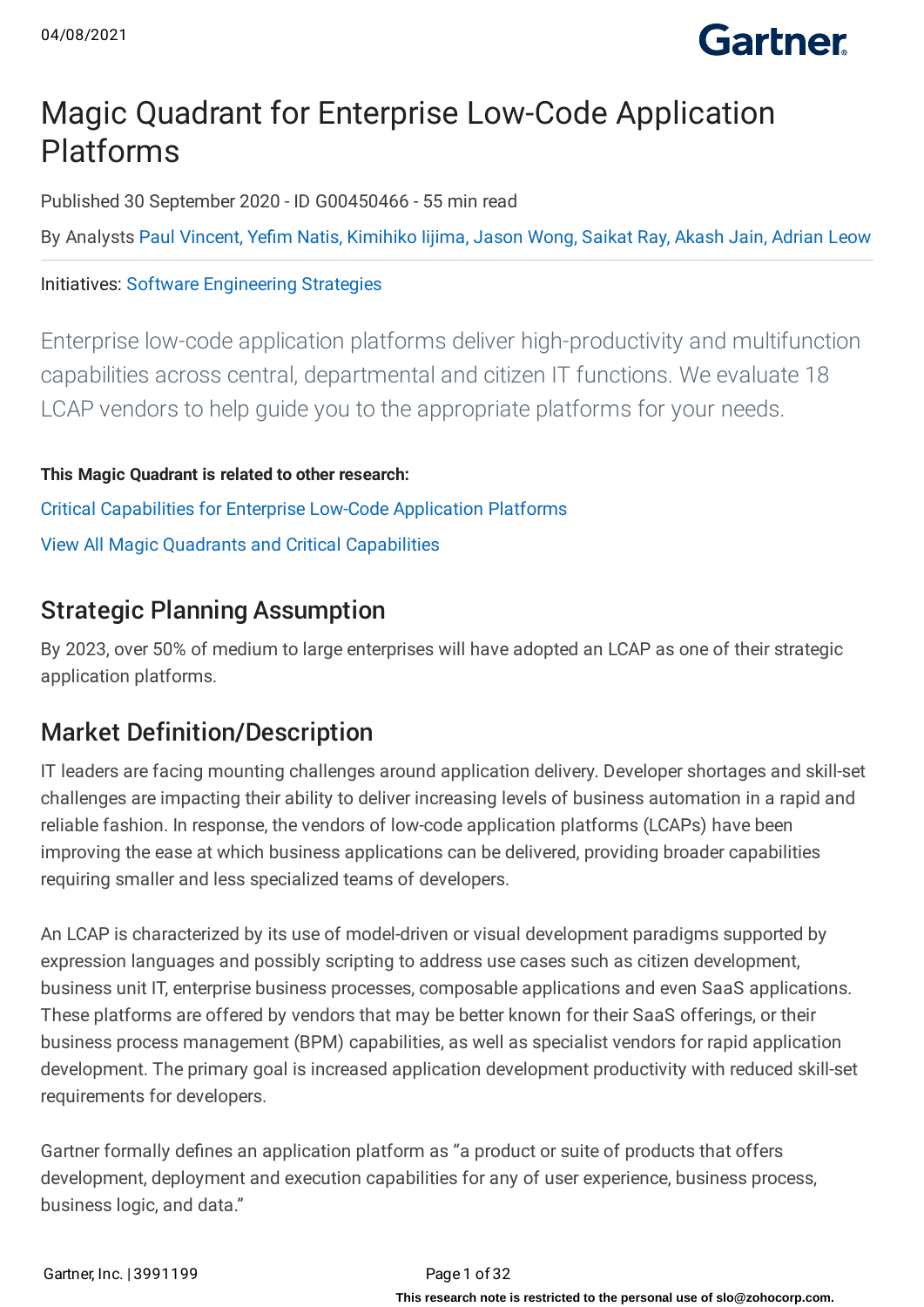# Gartner

An LCAP is an application platform that supports rapid application development, deployment, execution and management using declarative, high-level programming abstractions such as model-driven and metadata-based programming languages, and one-step deployments. LCAPs provide and support user interfaces (UIs), business processes and data services.

An enterprise LCAP supports enterprise-class applications. Enterprise-class applications require high performance, scalability, high availability (HA), disaster recovery (DR), security, service-level agreements (SLAs), resource use tracking, technical support from the provider, and API access to and from local and cloud services.

Note that Gartner defines a no-code application platform as an LCAP that only requires text entry for formulae or simple expressions. The LCAP market therefore includes no-code platforms. Furthermore, "no code" is not a sufficient criterion for tasks like citizen development, as many complex tooling configuration tasks are "no code" but still require specialist skills.

## Magic Quadrant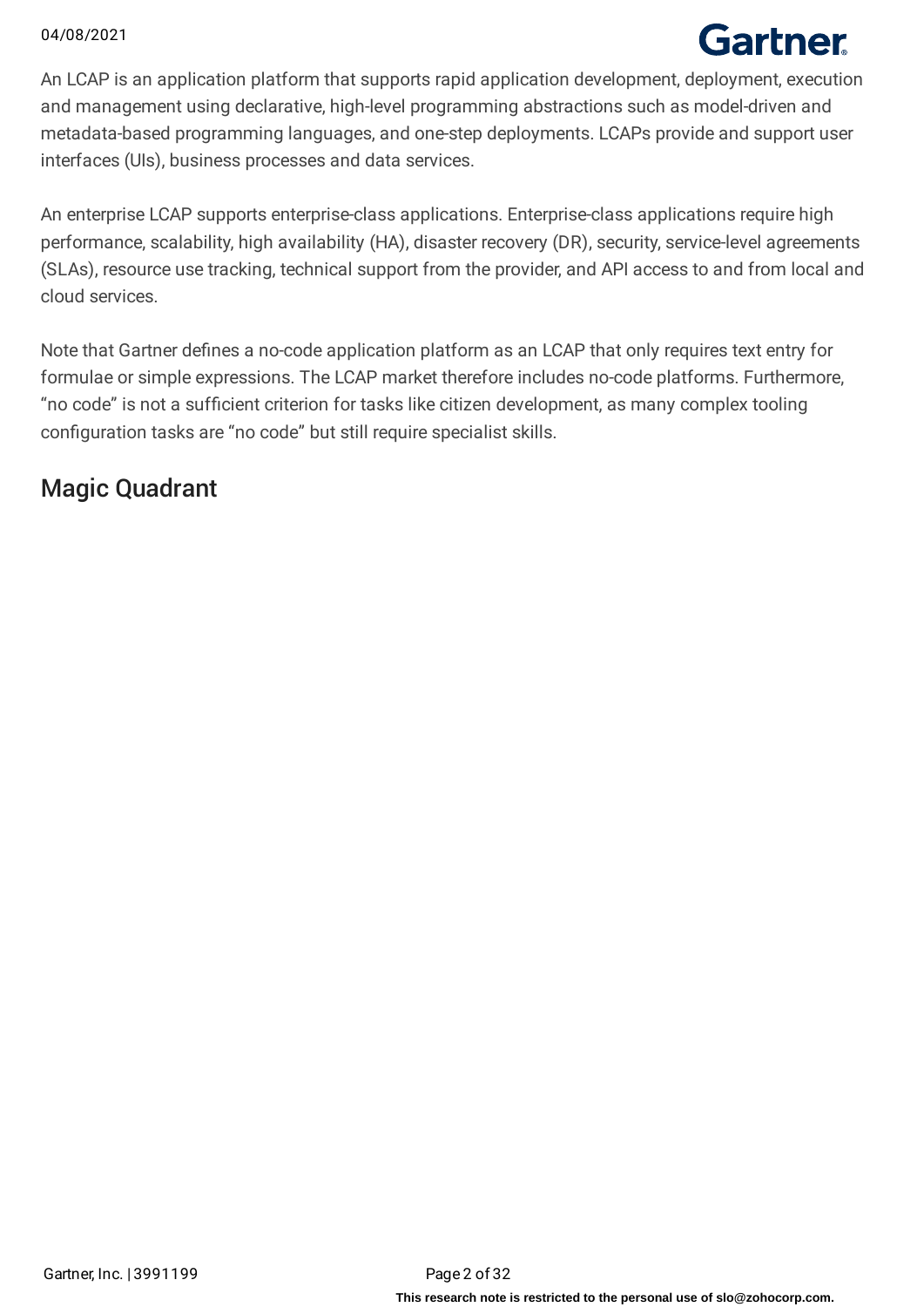

### Figure 1. Magic Quadrant for Enterprise Low-Code Application Platforms



Source: Gartner (September 2020)

## Vendor Strengths and Cautions

## **AgilePoint**

AgilePoint is a Niche Player in this Magic Quadrant. Its LCAP product AgilePoint NX (version 7 was assessed here) is broadly focused on process-centric application development. Its operations are geographically diversified and its clients tend to be large and range across multiple sectors, with some emphasis on manufacturing, government and financial services. AgilePoint has added webhooks to allow external systems to subscribe to a wide range of events, eForm options for third parties like Microsoft SharePoint and Office 365, and AI-driven process routing for complex orchestration. Its 2020

## **This research note is restricted to the personal use of slo@zohocorp.com.**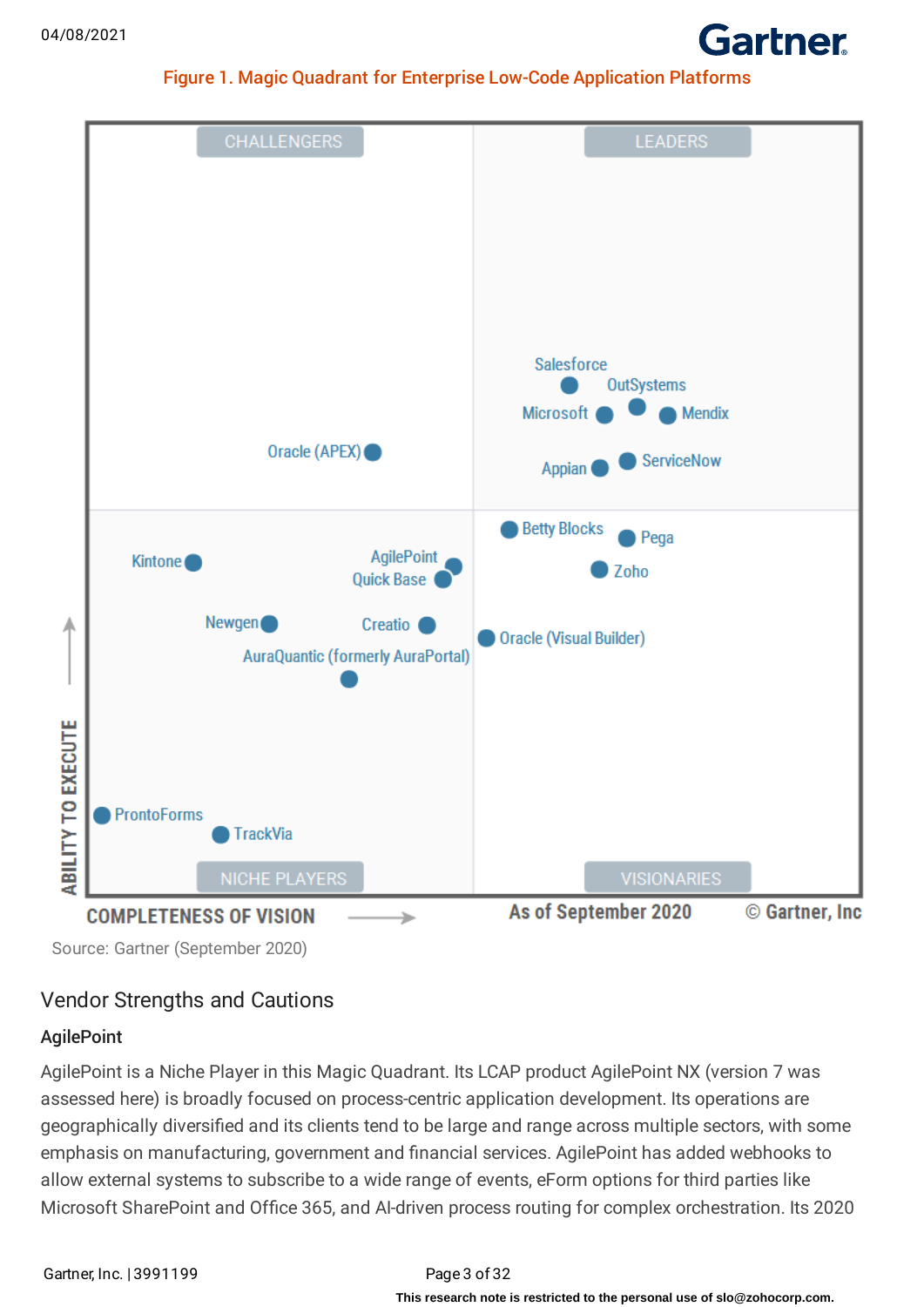

roadmap includes distributed LCAP for edge computing, low-code integration of blockchain into existing apps, and further AI-driven application development.

### **Strengths**

- Product: AgilePoint's product offers a drag-and-drop graphical application designer, which includes a full stack of capabilities such as forms, processes, data models, portal pages and customized mobile apps. Additional automation options are available through partnerships with robotic process automation (RPA) vendors such as UiPath and Blue Prism.
- Platform ecosystem: To assist developers, AgilePoint offers prebuilt libraries such as popular process patterns, 70 predefined integrations and 700 process activities. AgilePoint also participates in other vendor ecosystems; it appears, for example, on the Salesforce AppExchange and Microsoft AppSource stores.
- Innovation: AgilePoint eForms provides a cross-platform alternative and replacement for Microsoft InfoPath, simplifying Microsoft data collection for those who don't want to invest in Power Apps. In addition, it has added AI-driven process flows to provide dynamic workflows, and is starting its journey toward low-code edge computing and support for digital twins and the Internet of Things (IoT).

#### Cautions

- Overall viability: AgilePoint is a relatively small and self-funded company with a successful legacy from the BPMS market area, but it will need to further invest in growth and brand recognition to compete against the much larger vendors in the LCAP market.
- Business model: AgilePoint's participation in the Microsoft and Salesforce ecosystems for some of its business means it can also be competing against those ecosystems' hosts in the LCAP market. Although AgilePoint adds some differentiation such as process-centric characteristics with these vendors, such advantages will likely reduce over time as these partners add their own business process capabilities.
- Marketing strategy: Although AgilePoint is growing well, and has an appropriate partnering strategy, it has less LCAP market visibility than many other vendors in this Magic Quadrant. While its strategy to extend to the IoT and edge could be successful as a move toward specialization, it also has the potential to compound its Niche Player status. AgilePoint is, however, ramping up its marketing in this area, with broader outreach via social media and direct/indirect partner channels.

### Appian

Appian is a Leader in this Magic Quadrant. Its LCAP (version 20.1) offers low-code app building, rich multiexperience capabilities, business process orchestration, automated decisioning, AI/ML and RPA. The platform focuses on complex processes such as end-to-end case management and other applications requiring sophisticated automation, rules and analytics. Its technological differentiators include full-stack automation capabilities, prebuilt no-code integration with various AI services, and endto-end life cycle support for DevOps. Appian has operations in every major world region, with a focus on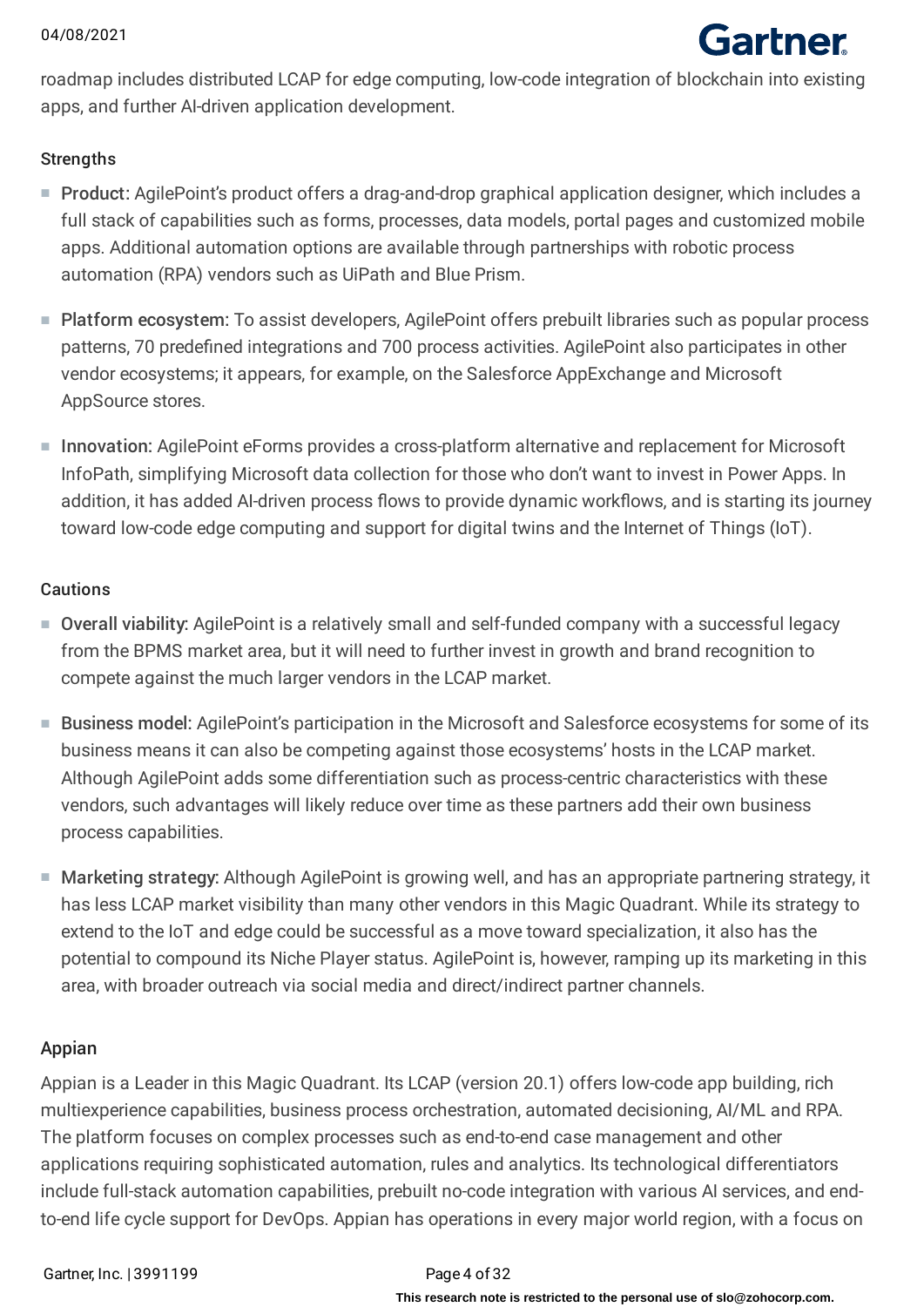

large enterprises. Its 2020 roadmap includes enhancements to AI-service integration, DevOps capabilities, RPA and expanded AI support for application development.

## **Strengths**

- Product: At the core of Appian's LCAP strength is its rich process-driven application development. Appian's ability to offer a complete stack of low-code automation tooling that can handle complex workflows, business rules and case management along with RPA is a key differentiator. Added to that, it offers low-code tools to build multiexperience apps to enable customer and employee experiences.
- Market understanding: Appian brings in a complete end-to-end solution for its customers by enabling low-code capabilities to build business applications, perform complex process orchestration, and automate routine repetitive tasks with RPA. Customers looking for a full-stack automation platform should consider Appian's LCAP.
- Overall viability: In a crowded market with many small, privately owned vendors, Appian stands out as a stable, publicly traded company with a focus on low-code technology. Although smaller than many of its competitors, Appian has many enterprise customers and government agencies running its platform, which should ensure its long-term viability in this market.

## Cautions

- Application development: Some of Gartner's Peer Insight reviewers found that Appian's low-code development product is more suitable for professional developers. Appian's proprietary expression and scripting language is typically an inhibitor for "citizen developers" building algorithmic expressions. Although Appian has built some collaborative features to support multiple personas including both citizen and pro developers — Gartner has not yet seen much adoption.
- Sales execution and pricing: Appian pricing has been observed as highly variable in Gartner inquiries. Recently, the vendor has made some changes with a simplified basic subscription model, an annual "Quick Start License" and other options that may allay customer concerns in future.
- Business model: Appian has a high proportion of professional services revenue associated with its LCAP business. While some of these services are likely legacy business process reengineering consulting, and others related to large projects associated with its targeting of larger enterprises, the proportion of services to product revenue implies more specialist developer requirements.

## AuraQuantic (formerly AuraPortal)

*As of 1 September 2020, AuraPortal has changed its name to AuraQuantic.*

AuraQuantic is a Niche Player in this Magic Quadrant. It provides low-code and BPM development tools for automating business operations. Its business is mostly focused in the EMEA and LATAM regions, and its clients tend to be midsize organizations with a majority in the banking and insurance sectors. AuraQuantic's LCAP provides a process-centric application platform with multiple separate graphical editors for different functions such as portals and SQL scripts. Future plans include adding AI-based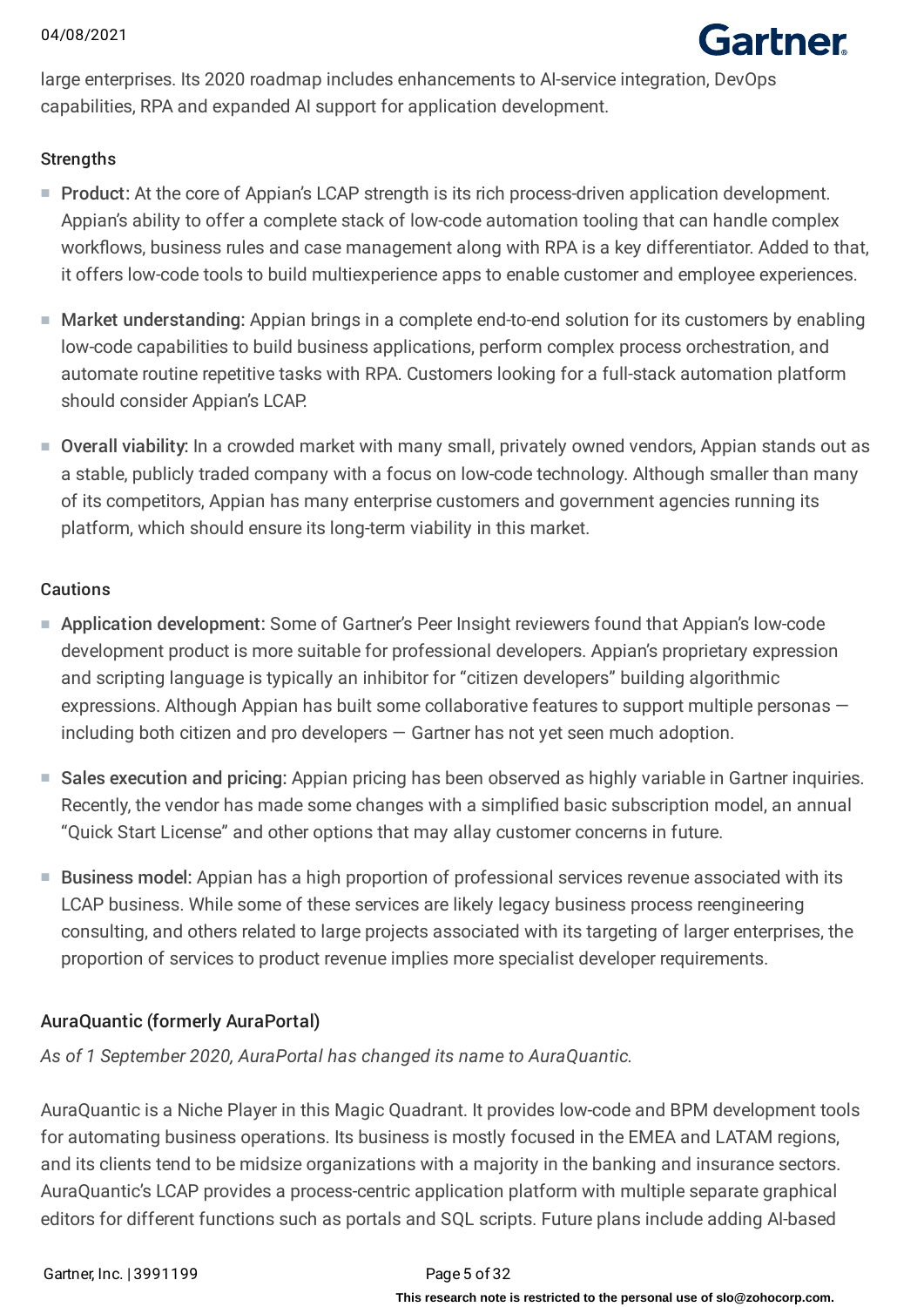

decision management, RPA and AI assistance for developers. It also expects to invest in expanding its community and marketplace.

## **Strengths**

- Process and business logic: Coming from a BPM background, AuraQuantic has sophisticated support for process and decision management. It undertook an early transition into low-code development tools and provides a good platform for citizen developers to build extensible process- or data-centric applications.
- Market understanding: AuraQuantic aims to help its customers to achieve greater productivity through automation. It is constantly improving its offering by evolving its UX (forms) design and runtime, augmenting decisions and application development with AI, and adding process mining features. AuraQuantic has strengthened its position within the Microsoft-centric market segment, increasing its visibility in the Microsoft partner community.
- Industry strategy: AuraQuantic is enhancing its support for the government, financial services, insurance and healthcare industries. Utilizing its strong knowledge of the financial services industry, AuraQuantic is providing specific solutions and associated marketing campaigns around web and mobile case management, lending, and risk and compliance solutions, as well as improving customer journeys for its clients.

## Cautions

- Product: Support for multiple developer personas is limited. AuraQuantic provides a comprehensive and easy-to-use process and data model designer, but currently has a limited library of components to support citizen developers, with additional components a roadmap entry. There is only limited support for professional developers outside of creating integrations.
- Platform ecosystem: The AuraQuantic marketplace is very basic compared with other vendors in this Magic Quadrant, and is not monetized. The restricted choice of application templates and connectors limits the value of the marketplace to developers and discourages contributors. AuraQuantic currently offers limited process patterns. Enterprises and independent software vendors (ISVs) looking for a vibrant ecosystem may need to consider alternatives.
- Overall viability: AuraQuantic is a small vendor, relative to most others in this Magic Quadrant. Its historic focus is on BPM rather than the faster-growing LCAP market. While the vendor shows some strength in territories like LATAM, a lack of brand awareness could impact long-term growth elsewhere. A future rebranding may help address this if marketed accordingly.

## Betty Blocks

Betty Blocks is a Visionary in this Magic Quadrant. Its LCAP is mainly focused on citizen development. Its operations are mostly focused in Western Europe and the U.S. Its clients cross different enterprise sizes and primarily target B2B use cases. Betty Blocks is known for its technology innovation and is targeting ease of development, component ("block") reuse and governance. It has enhanced its container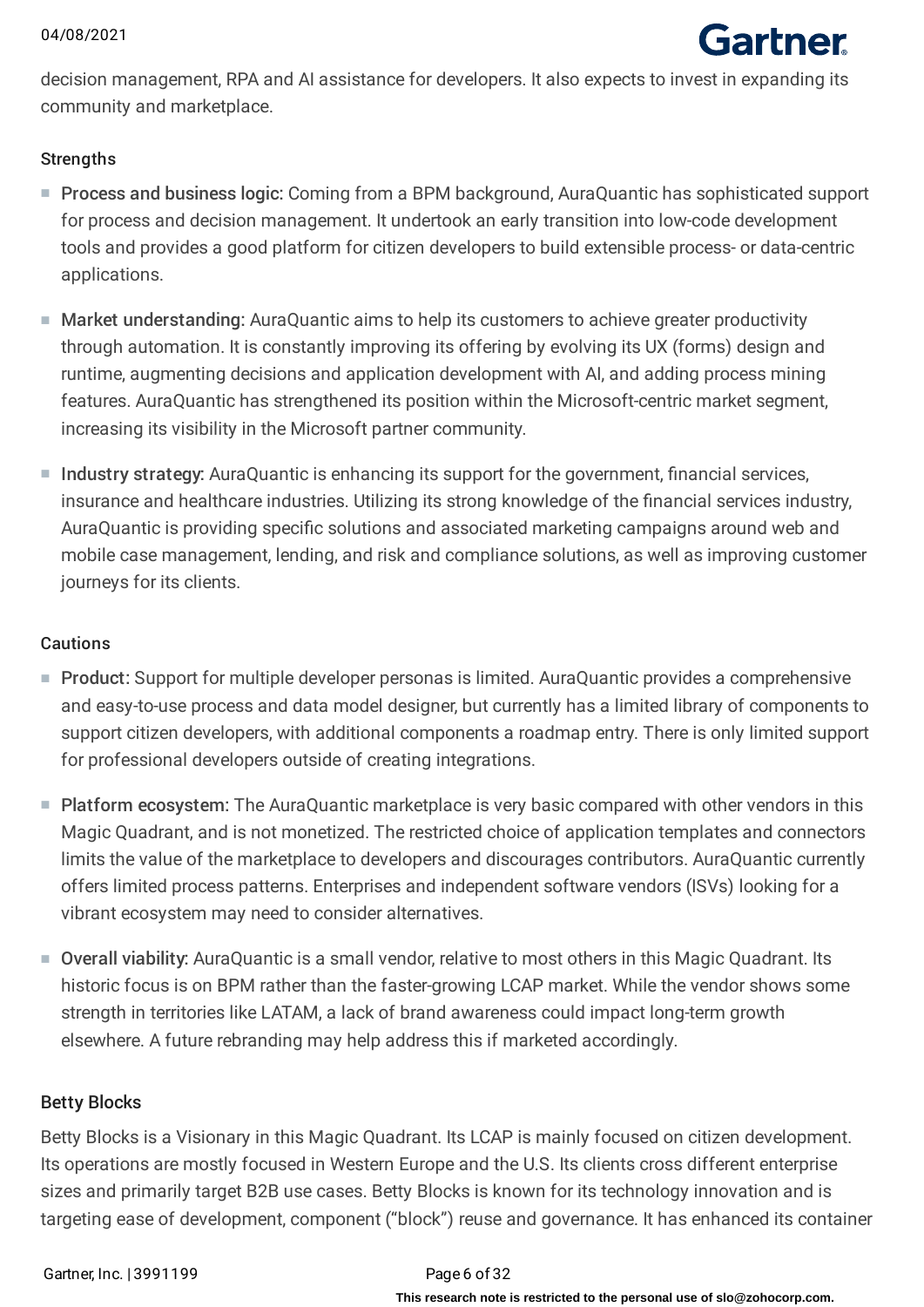

deployment, developer environment and extensions mechanism, and is planning autogenerated user experiences to speed application delivery.

### **Strengths**

- Product strategy: Betty Blocks has successfully identified and delivered on two of the major drivers for low-code-based productivity — composable applications maximizing reuse, and simplicity of development (composition) of applications. These enable reuse and speed of development and its "blocks" mechanism encourages ecosystem development.
- Innovation: Betty Blocks continues to innovate around technologies such as container-based distribution and deployment, GraphQL for external application integration, and cloud-native extension mechanisms. This innovation approach includes rapidly iterating where technologies don't prove effective, such as moving from serverless functions to container-based code for extensibility.
- Sales execution: Betty Blocks continues to grow and extend its customer footprint, despite increasing competition in citizen development from other vendors. Part of the reason for this is a more aggressive pricing model, although like many other LCAP providers this may evolve in the future.

#### Cautions

- Marketing strategy: Betty Blocks' citizen development marketing strategy faces growing competition, in particular from the "quasi freemium" model and ubiquity of Microsoft Power Apps. Its ecosystem may not be able to compete with such larger established vendors. For now, Betty Blocks continues to grow in part by exploiting the Microsoft Partners program in the U.S.
- Geographic strategy: While Betty Blocks has some APAC customers, its growth in 2019 was solely from EMEA and the U.S., making it less likely to be adopted for some worldwide enterprise initiatives, and potentially reducing its overall growth.
- Industry strategy: Betty Blocks' Block Store remains unmonetized, potentially reducing ISV and OEM ecosystem growth. This means that while its LCAP users are from across all industries, and Betty Blocks claims a vertical-driven focus across its marketing and sales, any vertical market growth is more likely to be organically driven rather than partner-led.

### Creatio

Creatio (formerly bpm'online) is a Niche Player in this Magic Quadrant. Its LCAP offering is Studio Creatio, which provides low-code process management and process-based application development for its CRM SaaS business, as well as other use cases. Creatio's operations are global with a strong presence among small enterprises in the EMEA and North America regions. In 2019, Creatio added a free edition, additional AI services and higher performance mobile support. It is planning to enhance the extensibility of its platform by adding a UI based on the Angular framework, further AI support for process and application development, and is expanding its ecosystem.

### **Strengths**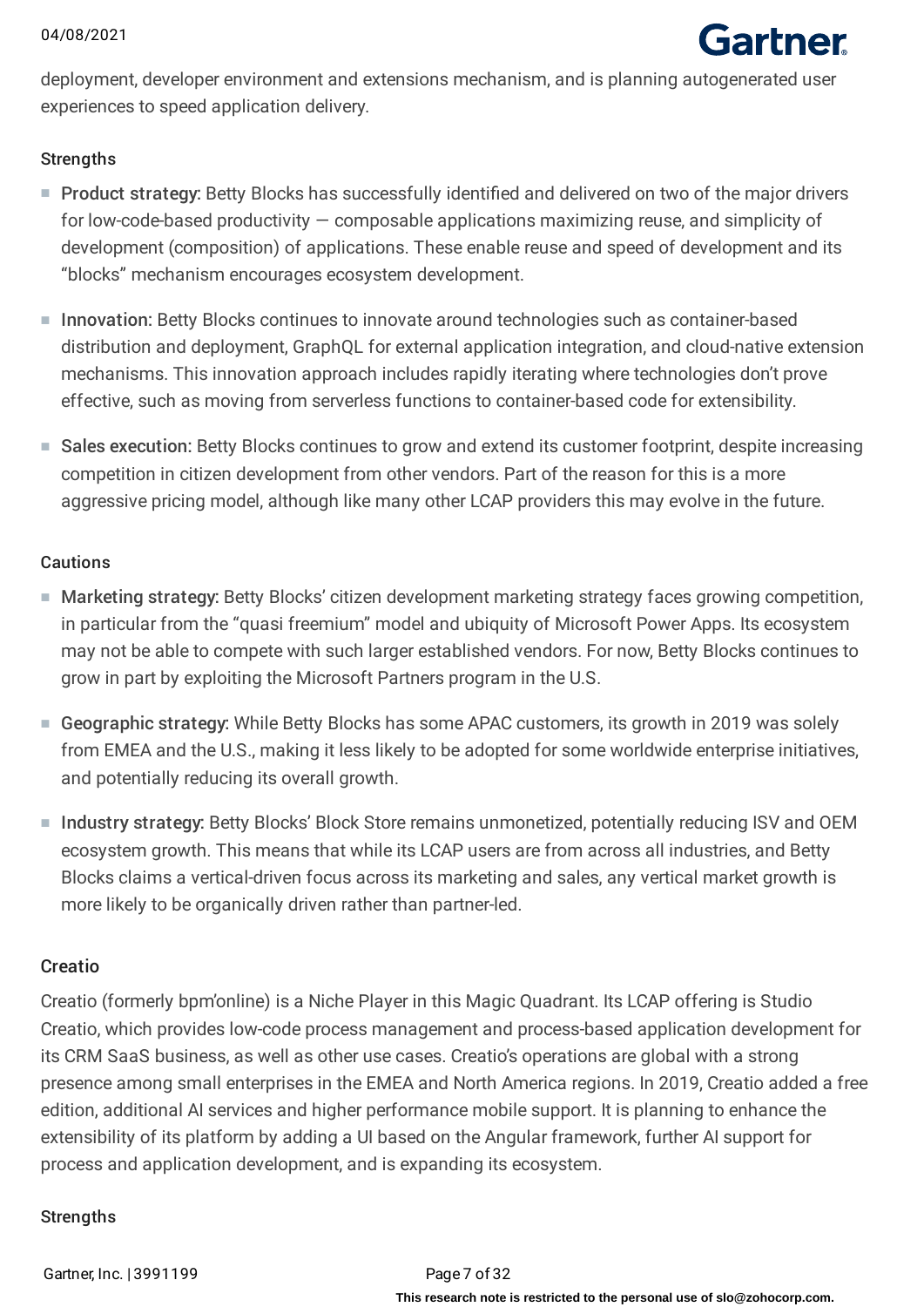# Gartner

- Market understanding: Creatio has a good understanding of customer priorities for LCAP and its support for SaaS for customers is evident in its "Everyone a Developer" messaging. It recognizes the need to increase IT productivity, reduce time to market and increase business IT collaboration. Creatio targets business developers with reduced technical skill requirements.
- Sales execution: Creatio has showcased a decent growth in this market. This is driven by value for money, with attractive pricing for B2C users for its portal offering and simplified per-user pricing for B2E users. Creatio sales are supported by a strong global network of more than 700 partners that sell its products across 110 countries and 14 different languages.
- Market responsiveness: Creatio Studio has evolved low-code development features in response to customer needs. These include allowing nontechnical business developers to create their own custom machine learning (ML) models and an intuitive drag-and-drop case designer capability. The vendor has also developed its Creatio Academy and Community services to train and engage with developers and expand its ecosystem.

## Cautions

- Product: Creatio provides basic support for handling data schemas and validations, but lacks enterprise features such as multicloud/multiregion deployments and seamless autoscaling of applications. These can be important for some enterprise use cases.
- Innovation: In terms of integration capabilities and more recent innovations such as AI-enhanced application development, Creatio lags the Leaders in this Magic Quadrant. Although it has more than 70 out-of-the-box connectors on its marketplace, few of them are for popular enterprise applications such as SAP.
- Overall viability: Creatio is not as large as some of the vendors in this Magic Quadrant, and its focus on CRM SaaS is shared by several other larger LCAP vendors. As larger vendors enter the LCAP market, Creatio will need to grow faster to remain viable.

### Kintone

Kintone is a Niche Player in this Magic Quadrant. Its LCAP is mainly focused on workforce collaboration applications for business units. Its operations are mostly focused in Japan and the Pacific Rim region, and its clients tend to be small and midsize organizations. Kintone targets simple-to-build B2E applications, which may also be provided by partners through various app stores, or by the business users themselves. It is focusing on expanding further in the U.S. using Amazon Web Services (AWS) infrastructure, and is making improvements for citizen developers in the core areas of data, communications and workflows.

## **Strengths**

■ Overall viability: Kintone is continuing to grow and is the leading revenue generator for its parent corporation Cybozu, a leading Japanese collaboration platform business. In addition to Japan, Kintone's LCAP serves 15,000 customers across Asia (including China), Australia and North America.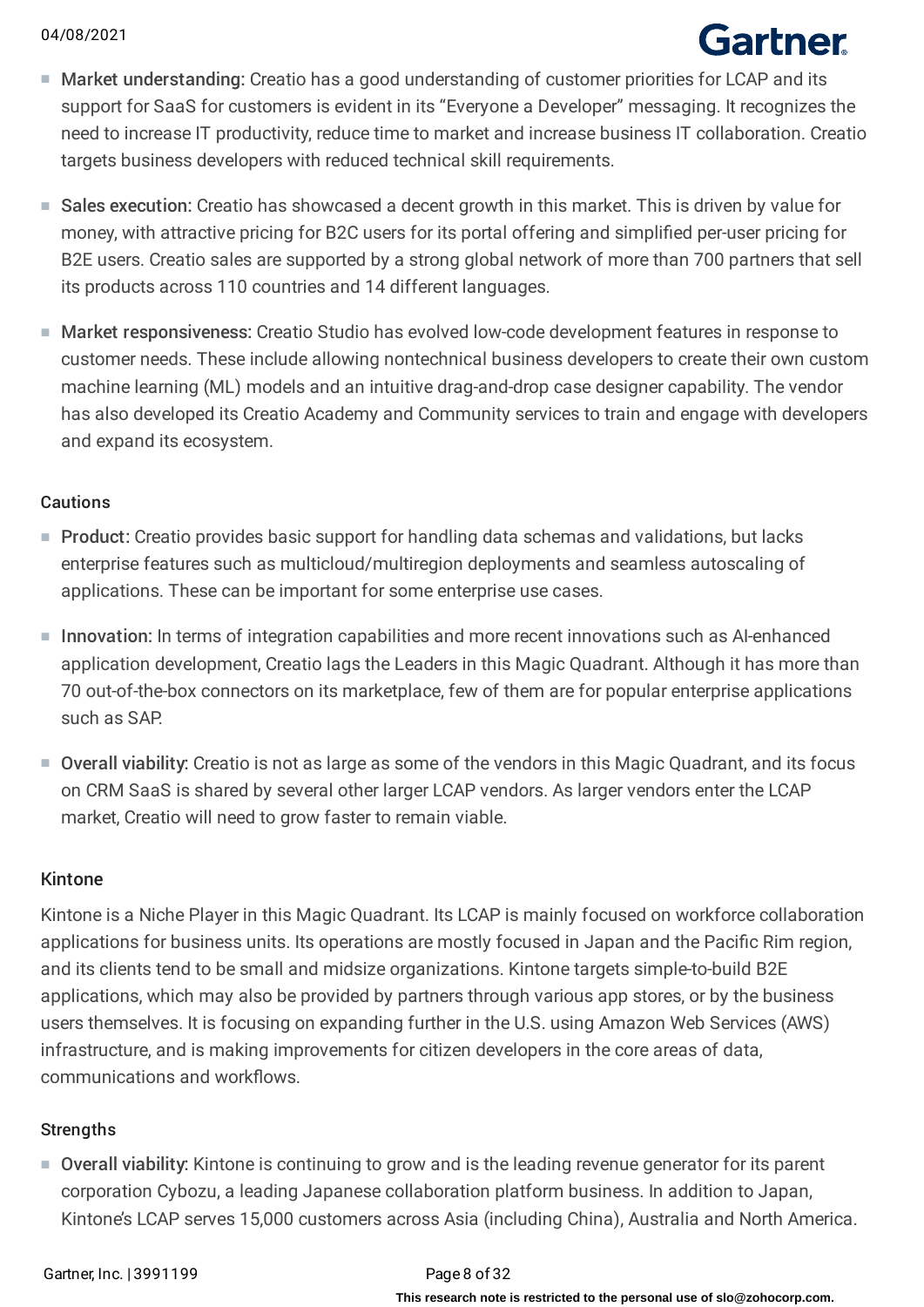# Gartner

- Business model: Kintone focuses on a collaboration model and supports thousands of partners and developers, creating a highly successful ecosystem across Asia. It is doubling its sales resources to increase adoption, helped by over 350 partners providing applications or plug-ins. Some partners operate their own Kintone app stores, and the overall partner ecosystem generates more than half of Kintone's revenue.
- Marketing execution: Kintone focuses on its business value and brands itself as a "business workstyle" company, rather than "technology" company. It is focusing on thought leadership around its collaboration features and has run a number of successful events across Asia and the U.S.

### Cautions

- Market understanding: Kintone continues its narrow focus on collaboration applications by citizen and business unit developers, with weak support for professional developers and IT use cases requiring sophisticated architectures. The company is missing some enterprise certifications like SOC (System and Organization Controls) and PCI (Payment Card Industry) required by certain LCAP users.
- Product: Kintone does not have a strong integration focus, relying on third parties for connectivity to other services, and REST APIs to access external databases. The tool is not ideal for complex business processes or business decision logic, and does not support headless applications. Governance of developers and applications is also basic relative to other vendors in this Magic Quadrant.
- $\blacksquare$  Innovation: Kintone's roadmap does not prioritize the current LCAP trends such as AI data services, AIbased development or user experiences like chatbots. Kintone users — even citizen developers could be disadvantaged in future by these omissions.

## Mendix

Mendix (a subsidiary of Siemens) is a Leader in this Magic Quadrant. Its LCAP is the Mendix Platform, which offers no-code and low-code development tools based on a model-driven, cloud-native platform architecture. It has recently added Mendix Data Hub for low-code integration and two private cloud service options — Mendix Cloud Dedicated and Mendix for Private Cloud. Mendix has offices mainly in North America and Europe, and most of its customers are in those regions. Its customers span a variety of industries. Mendix has a partnership with SAP to supply a tightly integrated LCAP with SAP HANA (also sold by SAP).

### **Strengths**

■ Product: Mendix offers robust capabilities to address needs across integration, workflow, event processing and use of AI to support development. In particular, its event processing supports events as first-class citizens, providing the infrastructure for publishing, consuming and managing business events. Mendix Assist, now in its second generation, uses ML to integrate real-time, in-product, AIassisted contextual next-step suggestions.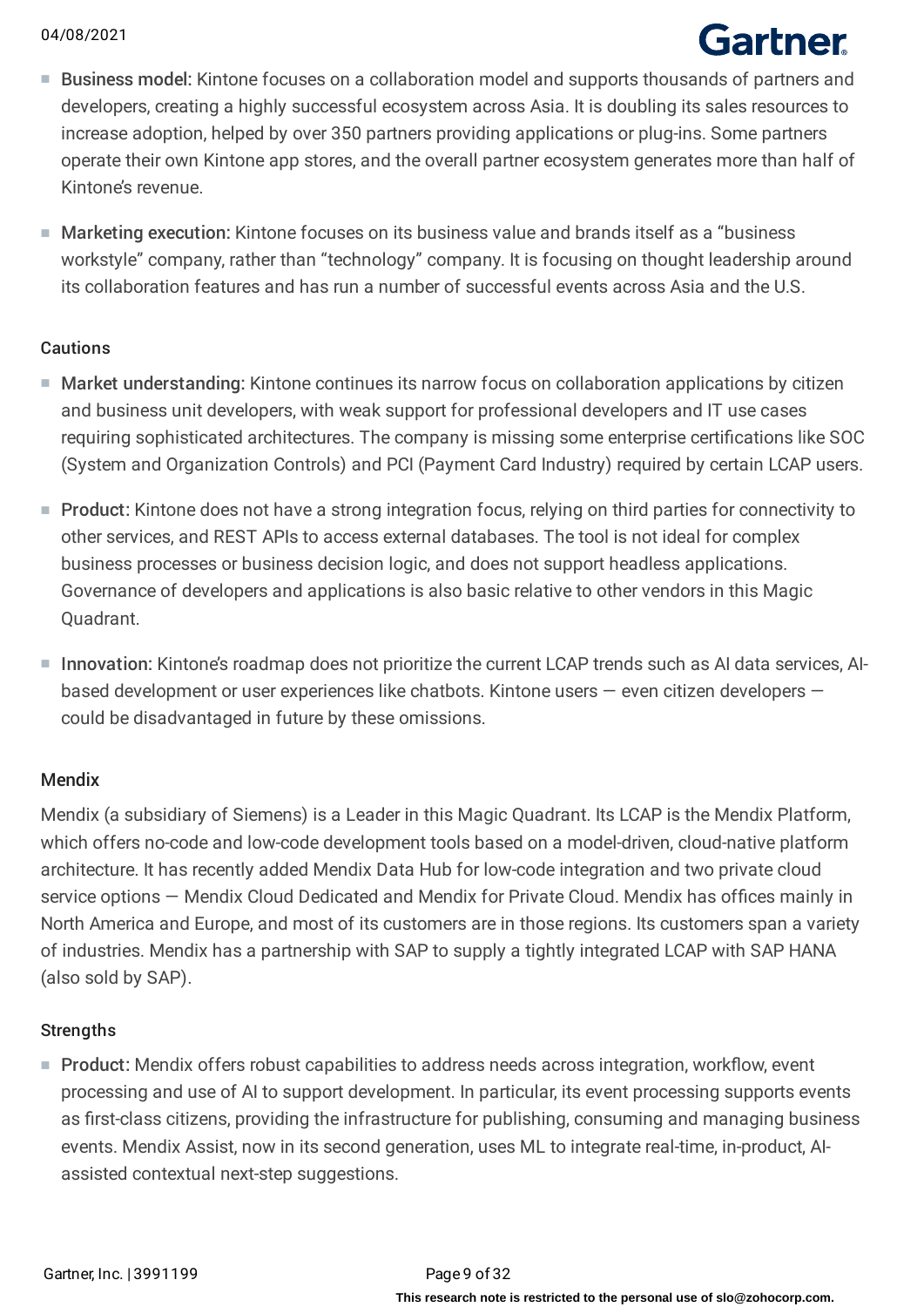# **Gartner**

- Innovation: The recently released Mendix Data Hub component allows its developers to more easily discover, assemble and orchestrate data and business capabilities, using the same Mendix visual modeling tools that it uses to build business logic and application data models. Mendix is also one of the few LCAP vendors with advanced multiexperience development capabilities supporting highly customizable mobile apps, chatbots and IoT app use cases.
- Market understanding: Mendix's LCAP supports visual and model-driven development across a broad spectrum of developer profiles. The platform provides a separate design-time environment for citizen developers (Mendix Studio) and a more robust development environment for professional developers (Mendix Studio Pro). This dual approach optimizes collaboration of fusion teams across business units and IT, and support for the composable enterprise vision.

## Cautions

- Sales execution and pricing: Mendix shifted its sales to focus on the large enterprise segment. It has done well there, but its overall customer growth is not as high as other vendors in this fast-growing market. Gartner Peer Insight scores for Mendix's pricing and contract flexibility are relatively low compared with other vendors in this Magic Quadrant. Mendix is planning new pricing and packaging to address this by the end of 2020.
- Industry strategy: Mendix has been late to offer industry-specific solutions with its LCAP, with only a recent introduction of an Industry Solutions team. The vendor mostly relies on its parent company Siemens for specific targeted solutions and partner ISVs for industry applications in its marketplace.
- Marketing execution: While the acquisition by Siemens has elevated the market's awareness of Mendix, Gartner has not seen Mendix reaching as wide an audience as other Leaders in this Magic Quadrant, particularly outside of Europe and North America. Companies looking to evaluate Mendix should investigate its regional presence and support from local partner resources.

## Microsoft

Microsoft is a Leader in this Magic Quadrant. Its LCAP consists of Microsoft Power Apps, which includes entitlements for Power Automate and the Common Data Service. Together, these form part of the Power Platform (which adds Power BI for business analytics and Power Virtual Agents for low-code chatbots). Microsoft's operations are in locations worldwide. Its customers are in a variety of industries and of varying sizes. Power Apps operates in canvas and model-driven modes, and Power Automate provides business logic and integrations. Innovations on Microsoft's roadmap include support for Power Apps in Microsoft Teams to deploy solutions and templates, enabling remote workers, and expanding AI and RPA accessibility.

## **Strengths**

■ Product strategy: Microsoft enables fusion teams with no-code and advanced pro developer capabilities. Microsoft offers one of the simpler design-time tools in Power Apps, one that is used for designing canvas apps and that employs a drag-and-drop approach with an expression language that feels like Microsoft Excel. This makes it well-suited to citizen developers and business unit developers.

## **This research note is restricted to the personal use of slo@zohocorp.com.**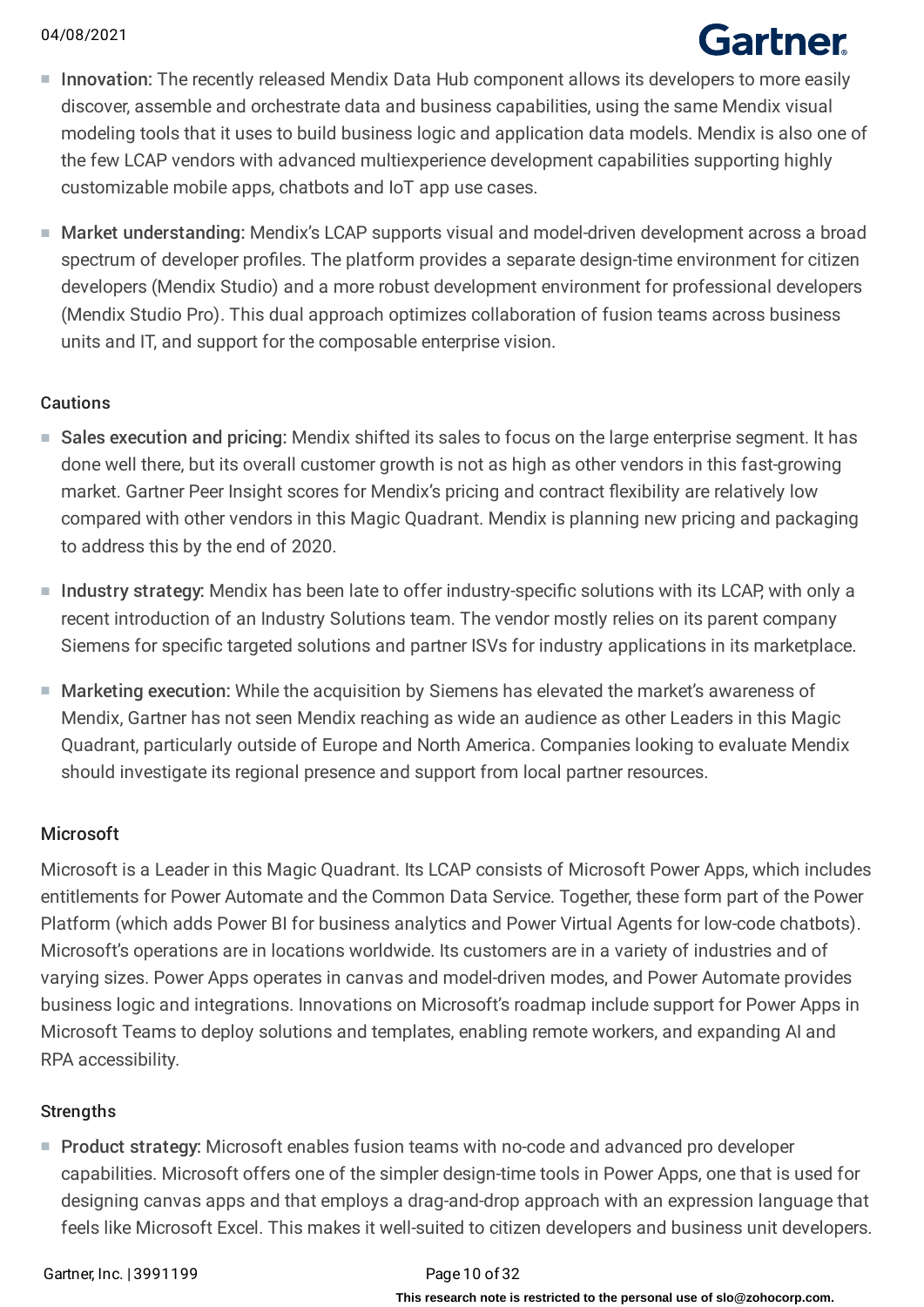# Gartner

- API and integration services: Power Apps and Common Data Service (CDS) have a rich set of APIs and OData endpoints available to perform full create, read, update and delete (CRUD) operations on data to support integration with third-party iPaaS. There are more than 300 data connectors available including cloud-service database connectors that cover Azure SQL, Azure Cosmos DB, Amazon Redshift and cloud-hosted versions of the on-premises systems.
- $\blacksquare$  Innovation: Ready-to-consume AI models allow developers to consume rich AI capabilities in their apps and flows without configuring and training a model. Prebuilt models are available to extract text from images, extract specific elements from text, categorize text, identify languages, and to perform key phrase extraction and sentiment analysis. AI Builder provides no-code support for data and visual AI models, available as an extension to Power Apps.

#### Cautions

- Market responsiveness: In 2019, Microsoft saw wide adoption of Power Apps, in part due to availability within the vendor's popular Office and Dynamics offerings. In October 2019, Microsoft changed these entitlement conditions, a change that disrupted many clients and appeared to confuse business partners. Microsoft grandfathering of prior license rights for deployed customers has helped in some situations.
- Sales execution and pricing: Power Apps' pricing model and entitlement rules, especially across entitlements for features in Office 365 and Dynamics 365 plans, are complex enough to require a 17 page licensing guide. Customers also pay extra for features such as AI Builder and the B2C portal. Customers should consider how their licensing and costs may change as their platform usage grows, and be aware of the potential for further license changes.
- Process and business logic: Power Apps supports workflows, but the interface for business process flows is separate and only available in model-driven apps. More complex process orchestration may require the use of separate products such as Microsoft Azure Logic Apps. Additionally, the BPMN notation standard in Power Automate is only supported through tight integration with Microsoft Visio.

### Newgen

Newgen is a Niche Player in this Magic Quadrant. It is primarily a content management and BPMS vendor whose LCAP is provided by its process-centric development platform. Newgen's primary geographic market is APAC, but it has demonstrated a growing presence in EMEA and North America. Its clients tend to be large and midsize organizations in the financial services, insurance and government sectors. In 2019, Newgen added support for DevOps, progressive web apps (PWAs) and integrated RPA. Newgen further plans to add a framework for vendor-agnostic bot orchestration, enriched application templates for PWAs, and extend its integration modeler with metering and monitoring.

#### **Strengths**

■ Product: Newgen provides a robust platform to automate business processes. It provides a webbased tool that can be used to develop PWAs, a visual editor for designing complex processes and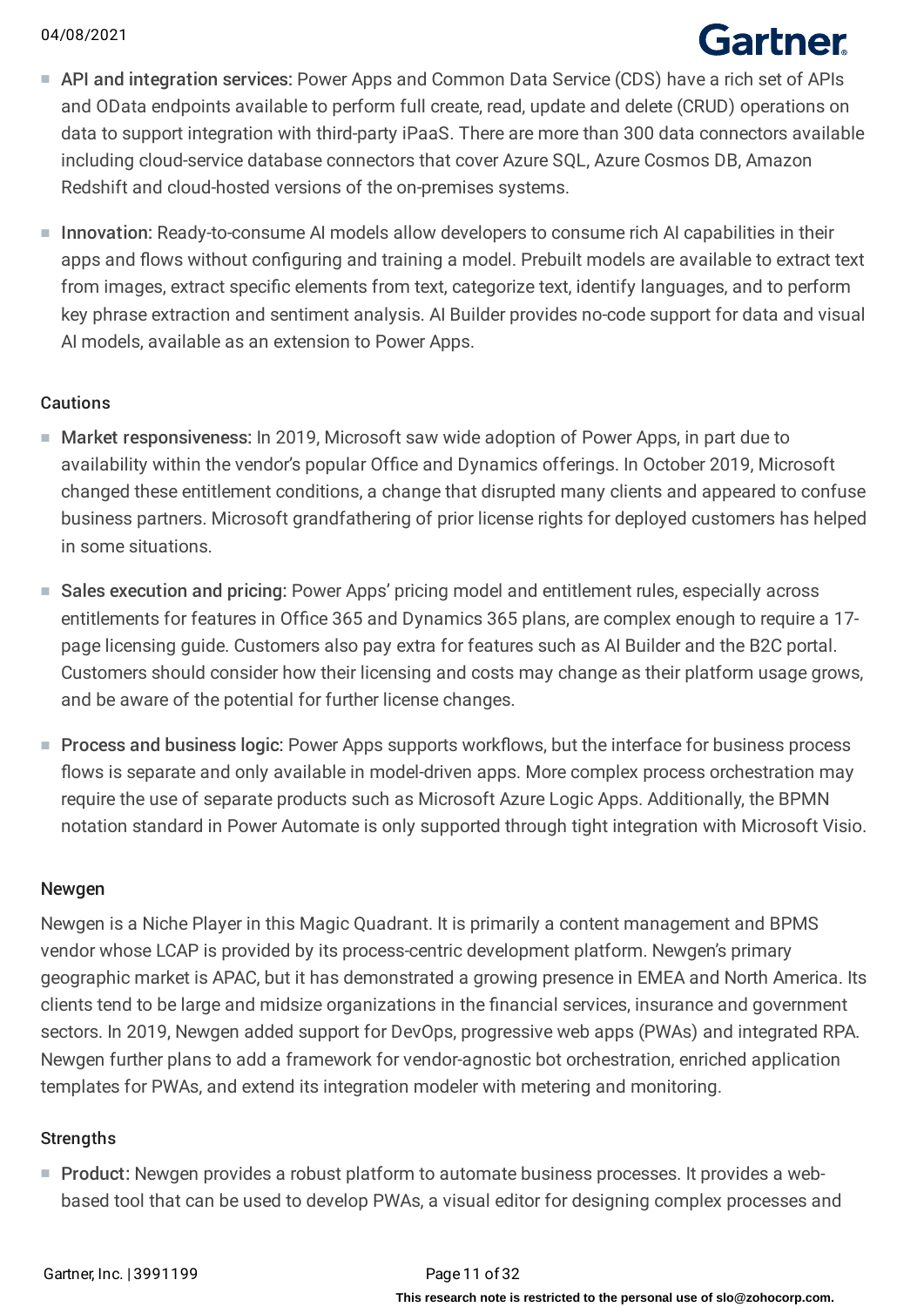# Gartner

decision rules, and a master data management (MDM) module for comprehensive data modelling. It also provides an AI-enabled content management system (CMS) as part of its offering.

- Sales execution and pricing: Newgen has flexible licensing and deployment options, including software-only, full SaaS and private cloud application managed service. The vendor tailors its licensing to client requirements through perpetual, subscription and value-based pricing (that is, pricing associated with business value metrics or outcomes).
- Sales strategy: Selling an LCAP as part of a process automation and content management strategy means Newgen can deliver wider enterprise value. This should make adoption easier for customers of these other services.

## **Cautions**

- Platform ecosystem: Newgen's marketplace is essentially a partner-enablement portal that consists of a few prebuilt applications, training materials and implementation guidelines. Enterprise users or partners cannot source or add application or process templates for faster development or monetization. However, a publicly available developer community and portal is on the roadmap.
- Application development: The Newgen platform is a combination of various independent components including a CMS, a process builder and a mobile app designer. The experience of building applications across these various components is inconsistent.
- Geographic strategy: Newgen's primary customer base is in India, the Middle East and Africa. It aspires to grow in the U.S. and Western Europe through both direct presence and partners. Prospective clients in the U.S. and Western Europe need to evaluate Newgen's local and partner abilities to meet their requirements.

## Oracle (APEX)

Oracle Application Express (APEX) is a Challenger in this Magic Quadrant. Oracle is well-established in the database and business applications markets. Its APEX product is mainly focused on data-oriented applications created by Oracle SQL developers. Its operations are geographically diversified and its clients are Oracle DBMS customers, although Oracle reports good solution sales to the small and midsize business (SMB) market. APEX has added high-performance user experiences for data search across large datasets, and the ability to access data from any external REST-enabled source. Oracle is increasing the rate of investment in APEX with JavaScript server-side components and other relational DBMS data sources planned. Oracle's alternative LCAP offering — Oracle Visual Builder — is based on its service-oriented architecture technology stack and is discussed separately.

## **Strengths**

■ Overall viability: Oracle is a large and successful DBMS and SaaS vendor. The former ensures a large and ready audience for APEX, and a large developer base of developers that use SQL and its procedural language extension (PL/SQL) to exploit it. A subset of this is also a large and active community of APEX users.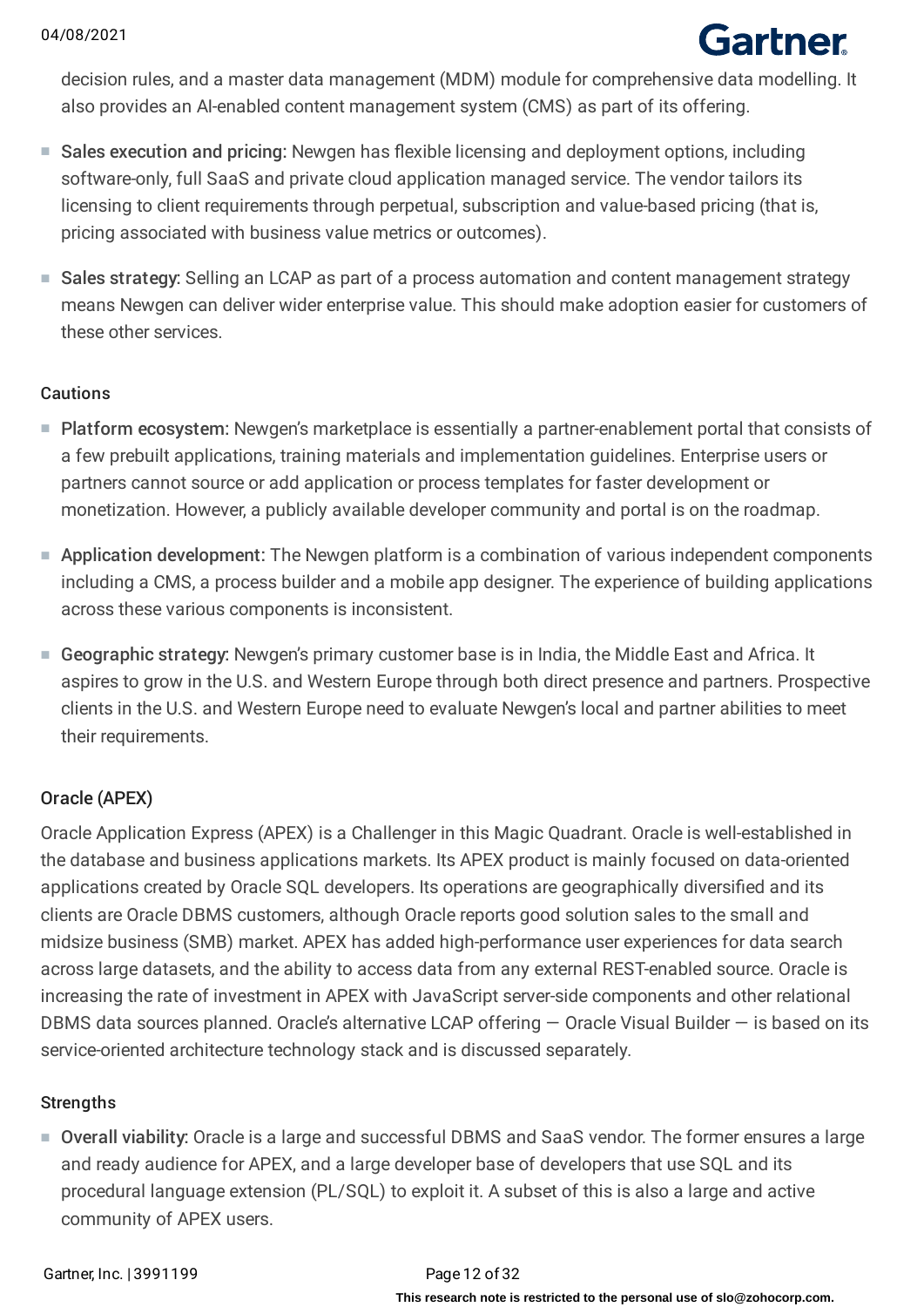# Gartner

- Sales execution and pricing: Oracle has multiple ways to consume and purchase APEX, but it is also a free service for Oracle Database and Oracle Cloud users. For most users, its net cost is included in their DBMS platform costs. This makes APEX excellent value for any Oracle Database platform user. Oracle is extending APEX usage as it sells solutions to new markets like the SMB market.
- Marketing strategy: Oracle markets APEX as the low-code application tooling for Oracle DBMS subscribers, extending their data-oriented applications to powerful web and mobile applications, and is an ideal upgrade for Oracle Forms applications. APEX applications can be extended through JavaScript, Java and SQL to access all the advanced features of the Oracle Database platform.

### Cautions

- Market understanding: Most LCAPs provide multifunction application capabilities for reduced-skill development. Oracle provides separate suites with differing editing metaphors for integration, BPM and business rules, as well as Oracle Visual Builder as a service-focused LCAP. APEX users who require such capabilities can access them through separate licenses and REST API calls (or coordination of shared data tables). While this separation of concerns ensures best-of-breed support, it requires additional configuration and developer skill requirements outside of APEX.
- Business model: Oracle's use of its database platform as the core engine for APEX makes APEX consumption dependent on use of its DBMS. While this remains a large market, Oracle's market share is reducing. However, Oracle is still a market leader in DBMS, and APEX is being extended to support additional languages and to access other data sources.
- Innovation: While Oracle's roadmap for APEX is extensive, it is focused on catching up on capabilities like server-side JavaScript support that are already generally available elsewhere in the market. Its main function as a SQL RAD tool is of specialist interest to most low-code consumers, even though SQL and PL/SQL is not difficult to learn. Advanced features of the Oracle Database platform generally require SQL code to access.

### Oracle (Visual Builder)

Oracle Visual Builder is a Visionary in this Magic Quadrant. Oracle is well-established in the database and business applications markets, as well as in Java Enterprise Edition (JEE) pro-code tooling. Its Visual Builder product is mainly focused on professional developers customizing Oracle SaaS products for multiexperience, as well as consumers of the wider Oracle Integration Cloud stack. Its operations are geographically diversified. Visual Builder provides services access and coordination with a multiexperience front end. Oracle's vision is of a unified DevOps and low-code stack, released recently as Visual Builder Platform. Oracle's alternative LCAP offering — Oracle APEX — is based on its RBMS technology and is discussed separately in this research.

### **Strengths**

■ Overall viability: Oracle is a large and successful DBMS and SaaS vendor. The latter increasingly relies on Visual Builder as the primary development and extension mechanism, and Oracle SaaS is a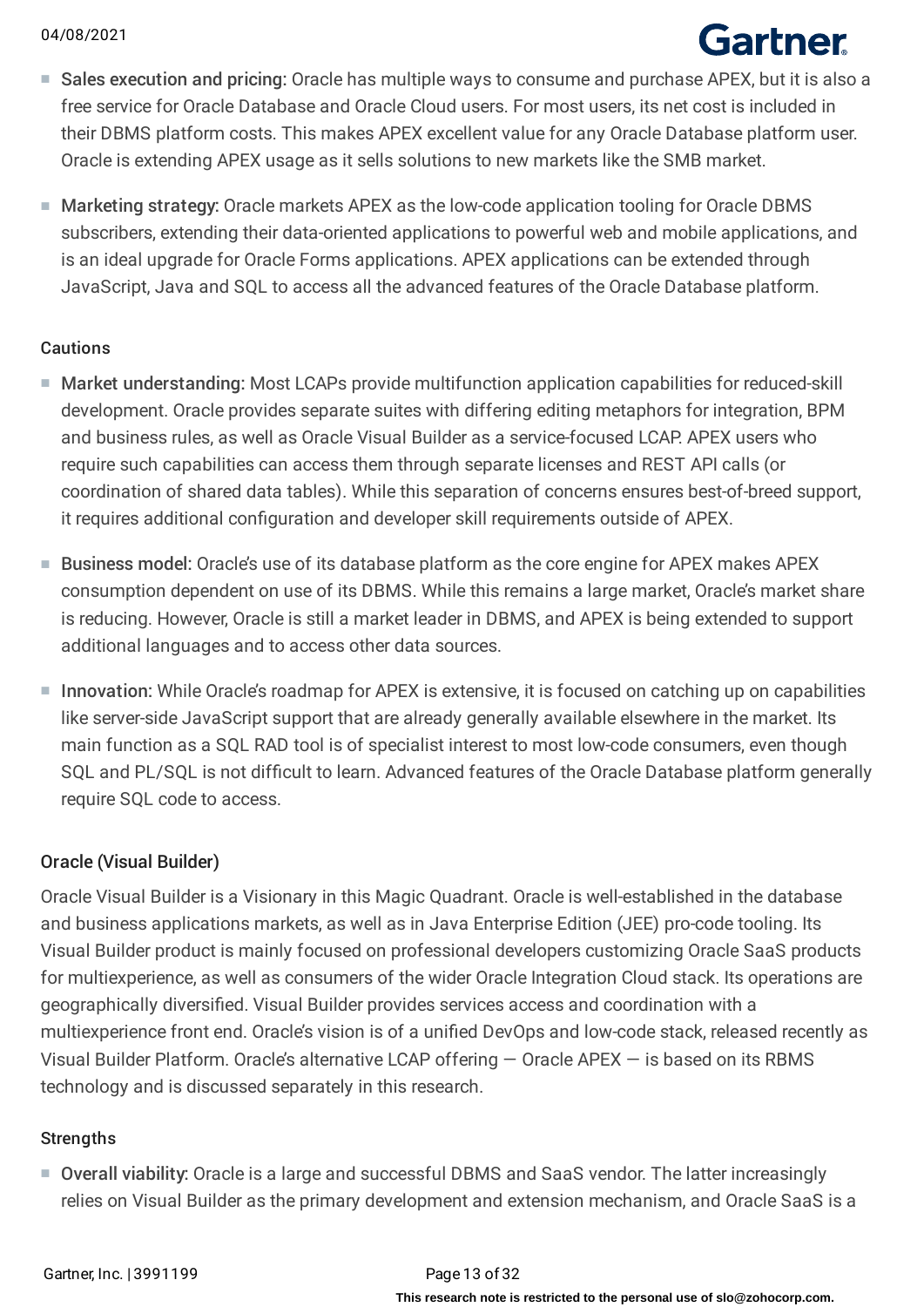# Gartner

major growth engine for Oracle. Therefore, Visual Builder will be increasingly employed for Oracle SaaS development and customization, and potentially for those customers constructing new SaaS.

- Product: Visual Builder includes the Oracle JET engine for mobile and web development, and provides ready access to multiexperience UIs. The paradigm of event-driven "action chains" to provide advanced user experiences, on top of a full REST API and catalog access, alongside developer automation tooling (including DevOps and test-case generation) is instrumental in Oracle's Visionary placement in this Magic Quadrant.
- Pricing: Almost uniquely among the vendors presented in this Magic Quadrant, Oracle's pricing for Visual Builder is resource-based and therefore dependent only on consumption — with no dependency on user counts or other metrics that can discourage adoption. This makes Visual Builder much more accessible for new use cases.

## Cautions

- Market understanding: Oracle's policy of separating out specialist products for standard LCAP functions (such as business processes and often integrations) means that Visual Builder customers need to learn and license additional components for these capabilities. Indeed, the majority of Visual Builder users acquire it as a component of Oracle Integration Cloud (which itself is not an LCAP). This puts Visual Builder into the category of more specialist tooling compared with the more multifunction offerings that increasingly are embedding those capabilities.
- Marketing execution: Oracle does not make much effort to market Visual Builder. Its recent release of Visual Builder Platform was communicated as a blog post, and Gartner inquiries for it are rare. So while Oracle appears to recognize the vision of SaaS plus PaaS, it seems reticent to promote itself in this area. It also fails to market the advantages and differences of its two separate LCAPs (see also Oracle APEX), likely causing reduced adoption.
- Platform ecosystem: Visual Builder provides easy component access to its business objects and Oracle SaaS services, but Oracle does not promote a rich third-party ecosystem for its customers and partners to market to and share. This means that, despite an advantageous pricing model and multiexperience capabilities, Oracle Visual Builder provides a less-rich target audience for potential OEMs.

## **OutSystems**

OutSystems is a Leader in this Magic Quadrant. Its LCAP is the OutSystems platform, which supports cloud, on-premises and hybrid solutions. OutSystems focuses on enterprise application development for agile and continuous customer delivery. Its operations are primarily in Europe and North America, but it also has an increasing presence in APAC. Its customers mainly come from those regions and tend to be large enterprises across service, product and public sector organizations. OutSystems is enhancing its DevOps and data management capabilities by adding builders for workflow and UX to make development easier.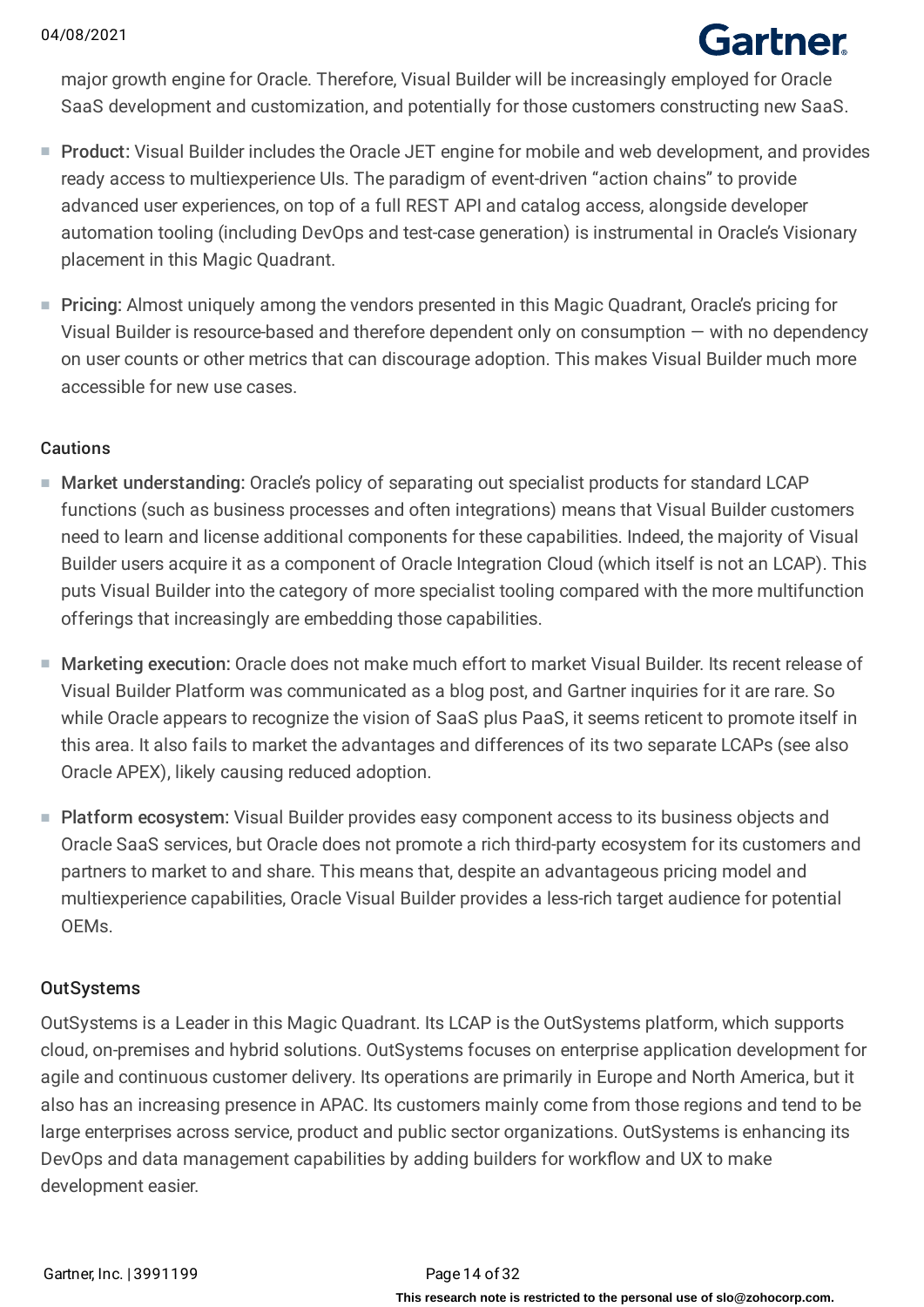# **Gartner**

## **Strengths**

- Application user experience: OutSystems UI is a built-in user interface framework containing multiple templates and UI patterns. It provides a comprehensive set of accessibility-ready, customizable app building components. The company's Live Style Guide feeds from the branding and UI customizations that are specific to the customer and is used as a live library of UX patterns available for use by the developer. Customers can also create their own UI patterns from the ground up and reuse them.
- Developer persona and software development life cycle (SDLC) support: Multipersona developer experience provides a standards-based architecture that is secure and scalable. This ensures that all citizen-developed apps that are deployed are robust and can seamlessly be evolved by a pro developer as complexity increases. A full-stack visual low-code language helps facilitate knowledge transfer and promotes collaboration between nontechnical and pro developers in fusion teams.
- Architecture: Applications can work with various services and data sources, both from OutSystems or from a range of on-premises or cloud-based services from third parties. This ensemble of services constitutes the data fabric, providing loosely or strongly coupled APIs to perform transactions and data sources that enable the mashup of data across services. Through its Architecture Dashboard, OutSystems provides interdependency analysis and code pattern analysis across application components and versions.

## Cautions

- Application development: While OutSystems has developed Workflow Builder to address the use case of citizen development, it is still not generally available. This new capability is yet to be proven, but is required for the vendor to catch up with other competitors that have more established offerings for citizen IT support.
- Process and business logic: OutSystems' LCAP is increasingly used for automation of business processes and supports accelerators for data design including Excel import, as well as a relational model designer and a selection of templated schema. However, it is not yet competitive in all aspects of process-centric application development, especially with regard to aspects such as complex decision modeling and process optimization.
- Product strategy: OutSystems tends to be favored by professional developers, rather than citizen developers, while most LCAPs target a more mixed developer persona. In the area of technical support, Gartner Peer Insights reviewers have been generally positive, but a few have given OutSystems comparatively low scores for the level of support provided.

## Pega

Pega (Pegasystems) is a Visionary in this Magic Quadrant. Its LCAP is a component of the Pega Infinity platform, which offers built-in iBPMS, MXDP, CRM and RPA capabilities. Pegasystems has operations across the world and a focus on large enterprise customers. Pega Infinity is mainly aimed at business process automation that requires web, mobile and conversational apps. Pega has invested in making its platform microservices-based and enhancing its serverless messaging. Its roadmap includes a complete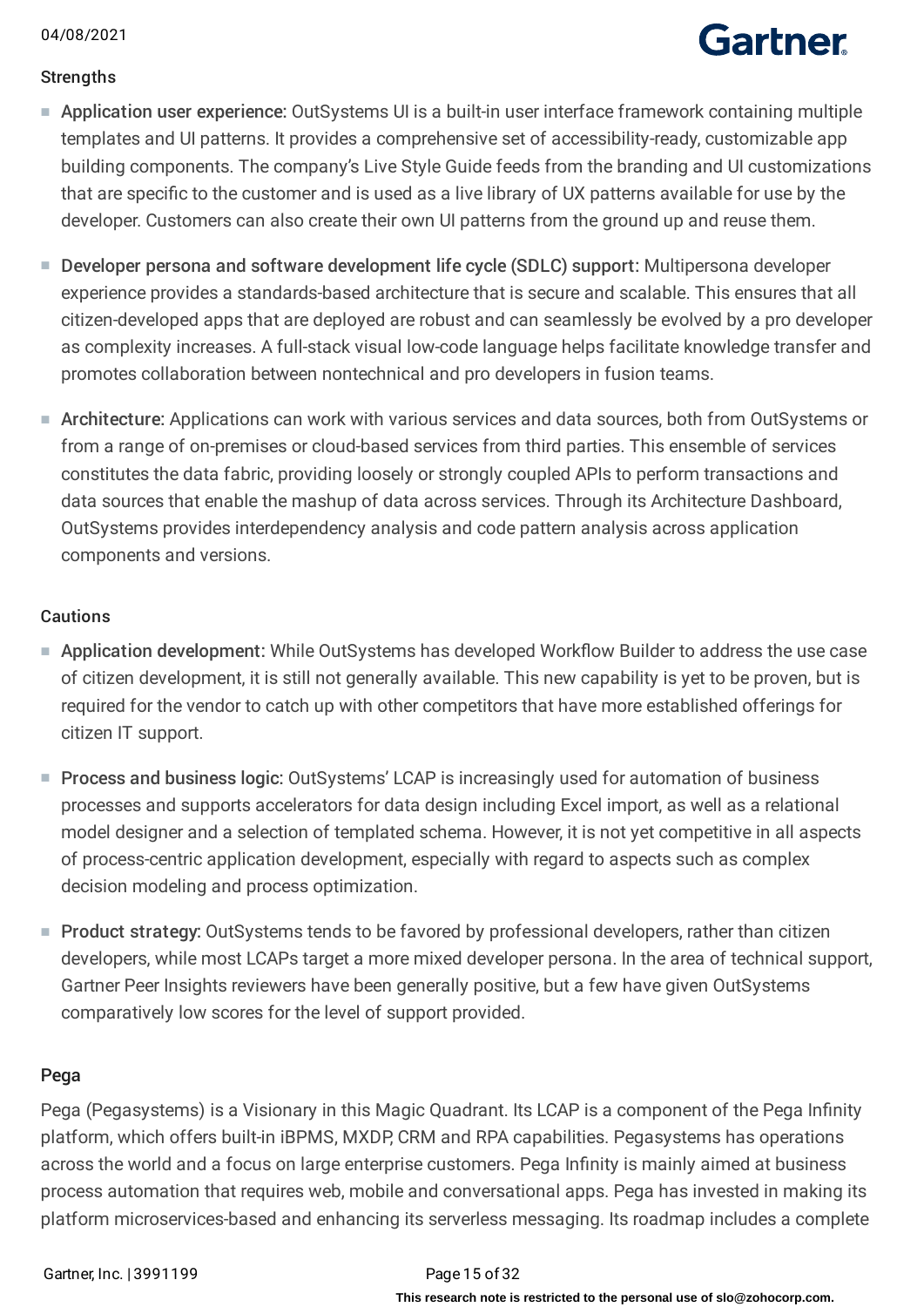

UI upgrade and a desktop application focused on nontechnical business users. Additionally, the vendor has announced a serverless and distributed process management solution.

#### **Strengths**

- Overall viability: Pega has grown steadily as a public company for many years and the Pega Infinity platform has a solid track record. Pega also has a large ecosystem that includes a broad array of implementation partners with strong business and industry capabilities across the world. It has a strong North American presence and a rapidly increasing customer base in Europe and APAC. Prospective customers should feel confident about the viability of Pega and its platform.
- Innovation: Pega has introduced Process Fabric, a business portal to coordinate user access to processes and applications. It also provides a UI design system and was an early provider of citizen developer governance tooling.
- Product offering: Pega Infinity extends its LCAP with process-driven development, case management, augmented analytics, rules management and RPA services. This combination of included technologies is attractive to large enterprises that want end-to-end, intelligent and event-driven process automation. Pega enables unified multipersona developer experiences with Pega App Studio and Dev Studio. It also supports other user roles such as data scientists with Prediction Studio.

#### Cautions

- Product strategy: Pega's marketing efforts have yet to succeed in redefining the Pega brand for the LCAP market. Pega built a product strategy centering around its flagship process platform, and most of its customers use Pega Infinity for end-to-end complex process automation that depends on sophisticated iBPMS needs. Pega's focus on combining too many different features catering to different markets is confusing and dilutes its focus on the needs of LCAP buyers.
- Sales execution and pricing: Users of Gartner's client inquiry service that are also Pega customers talked about an unpredictable utility pricing model often resulting in higher than expected cost of operations. They also mentioned additional budget requirements for significant professional services to ensure successful deployment.
- Business model: Pega's business model supports a large, if declining, consulting business to help customers fully implement its major features. In addition, Pega's pricing involves add-on fees for some abilities, such as AI assistance for developers and disconnected mobile support. That this can result in relatively high per-user pricing is confirmed by users of Gartner's client inquiry service.

### **ProntoForms**

ProntoForms is a Niche Player in this Magic Quadrant. Its LCAP is the ProntoForms platform, which offers no-code development tools for building mobile apps and web forms that can be deployed on a Universal Windows Platform (UWP) app. It has added more support for customer-facing forms and adjusted its pricing to support site licensing for larger deployments. ProntoForms has offices in Canada,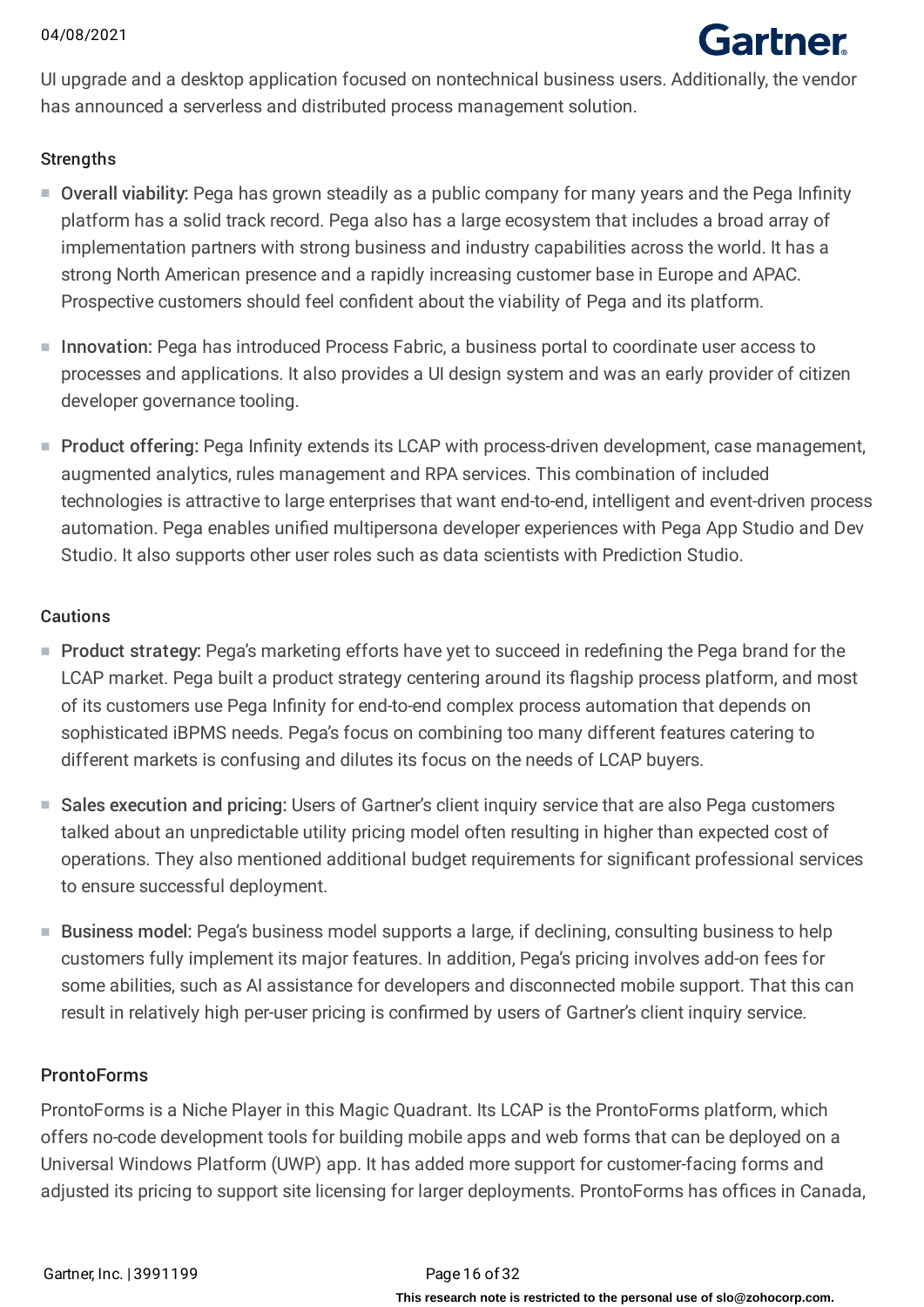

and most of its customers are in North America. Its customers span a variety of industries but are focused on field service and frontline work.

#### **Strengths**

- Application development: The ProntoForms platform has an intuitive no-code, web-based tool that uses a drag-and-drop approach to app building — ideally suited to nontechnical citizen developers. It focuses on mobile app development and offers robust capabilities in this area, such as offline data synchronization, bar code scanning, push notifications and SMS support.
- Vertical strategy: ProntoForms targets the app requirements of field service and frontline worker for its LCAP. It has a strategic partnership and integration with ServiceMax. It is also one of the few LCAPs that supports Windows client application and UWP apps, which are still utilized by field service organizations.
- Sales execution and pricing: ProntoForms has shown good growth numbers in terms of new customers added, although most of these are smaller enterprises. Its pricing model is relatively simple based on its B2E focus, and is based on either the number of users, the volume of transactions, or an enterprise site license based on large numbers of users.

#### Cautions

- Product strategy: Although ProntoForms has demonstrated success in its targeting of field service apps for its LCAP, its overall strategy is lagging many of the vendors featured in this Magic Quadrant. For example, it lacks any significant presence outside of North America, only deploys on AWS, and does not support headless, API-driven services on its platform. Companies that need multicloud support or to create headless applications may find better options elsewhere.
- Innovation: Compared with other vendors in this Magic Quadrant, ProntoForms has not shown significant innovations in its LCAP. Advanced capabilities such as AI-augmented development, integrated multipersona developer experience, and governance capabilities for citizen development and collaboration are lacking — and are also not evident on ProntoForms' immediate roadmap. Companies needing more advanced functionalities should evaluate other vendors in this Magic Quadrant.
- Operations: ProntoForms mainly operates in North America, and while it has customers in other parts of the world, Gartner does not see the company being competitive outside this geography. It also lacks service implementation partners to help deliver applications if needed. In Gartner Peer Insights reviews, ProntoForms' lowest score was for quality and availability of end-user training. For these reasons, companies should carefully evaluate the fit of its operational resources.

### Quick Base

Quick Base is a Niche Player in this Magic Quadrant. Its LCAP is the Quick Base platform, which offers low-code integration, workflow and app development capabilities underpinned by a proprietary inmemory database. The vendor acquired Cloudpipes in 2019, and that technology is released as Quick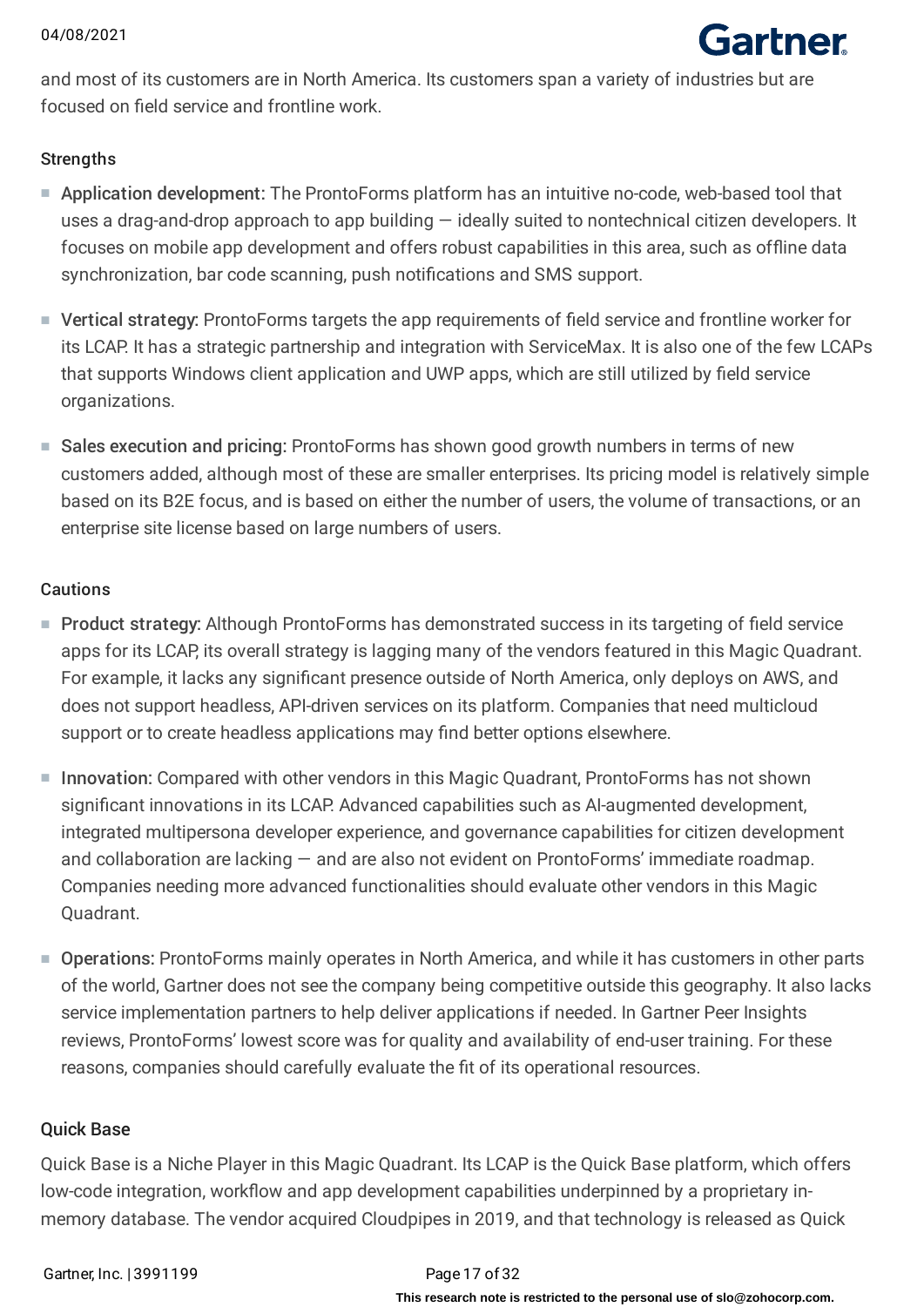# Gartner

Base Pipelines. Quick Base has offices mainly in the U.S., but has an emerging presence in Bulgaria for European operations. The majority of its customers are in North America, with a small percentage in EMEA and APAC. Its customers span a variety of industries, but the manufacturing and professional services segments make up a high proportion of its business.

## **Strengths**

- Market understanding: Quick Base has started to expand beyond its citizen development focus by targeting more complex application use cases and enterprise IT organizations. Its acquisition of Cloudpipes has further expanded its integration and automation capabilities, which are important in this market. Quick Base's LCAP is now more prepared to help unite business and IT teams to integrate and build workflow-driven business applications.
- Application development: Quick Base's LCAP has a strong focus on ease of use for the developer experience. Now, with its Pipelines component, it has added no-code integration and automation features. Adding business logic can be done visually through triggers or actions, but can be also scripted for more complex use cases.
- Customer support: Quick Base garners a relatively high score for service and support in Gartner Peer Insights reviews. In particular, its quality of technical support, which is included with its base offering, received high marks. Quick Base now also offers 24/7 support for international customers.

## Cautions

- Geographic strategy: Expansion beyond North America is still a work in progress for Quick Base. It will not have extended its data centers outside of the U.S. into Europe until later in 2020, lagging many of the vendors in this Magic Quadrant. Quick Base has established an R&D center in Bulgaria, but its goto-market strategies are still in development through service partner channels. Also, it is working on improvements in the platform to support internationalization and regional requirements around the world.
- Ecosystem: Quick Base has a public application exchange where customers, developers and partners can share apps and solution components. However, the site can be difficult to navigate, and many of the applications serve the needs of small businesses.
- Innovation: Over the past year, Quick Base has solidified its operations, but still lags behind many in innovation. The acquisition of Cloudpipes has provided a catchup on integration and workflow features, but the vendor's LCAP trails competitors that have already added AI assistance to their tooling, advanced mobile app capabilities, and multipersona developer support.

## **Salesforce**

Salesforce is a Leader in this Magic Quadrant. Its Salesforce Platform is broadly focused on development of business applications of various levels of complexity, use cases and developer skills. Its operations are global, and its LCAP clients tend to be large enterprises across industries with existing investments in Salesforce solutions. The company's strategy is to expand its LCAP support for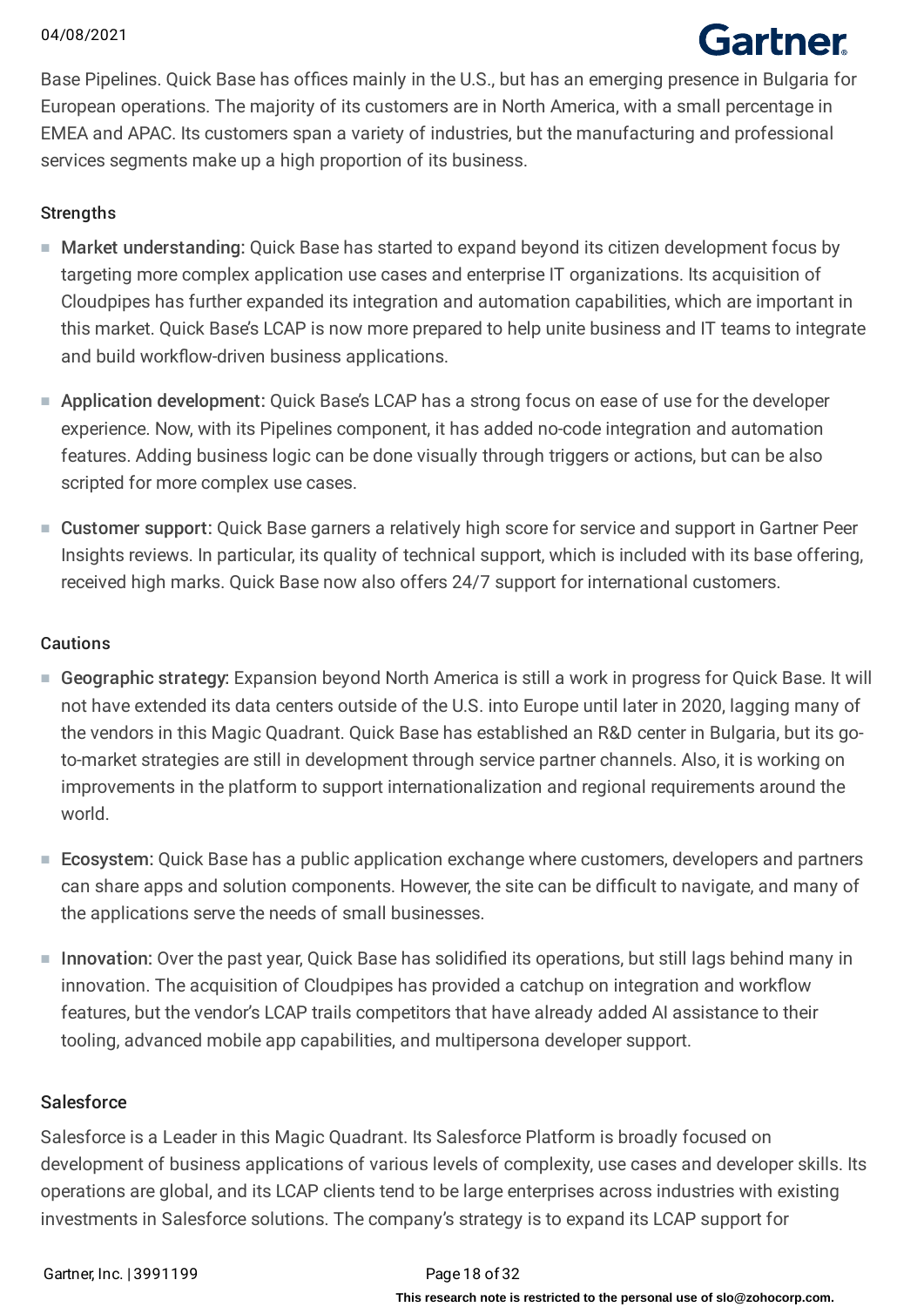# Gartner

integration, orchestration and composition, and to unify its runtime technologies for shared development and governance.

## **Strengths**

- Overall viability: The continuing strong growth of the overall Salesforce business, and its industry-■ leading ecosystem of partners, provide strong drivers for adoption of the company's LCAP offering. Well-executed business leadership enables the company to grow through acquisitions without disrupting its core investments in customer experiences.
- Business model: The continuing popularity of Salesforce SaaS offerings with both existing and new customers has formed a strong channel for the company's platform services, including its LCAP. Hundreds of native AppExchange partner applications have extended the Customer 360 Platform. Most customers of Salesforce SaaS or AppExchange-delivered, partner-built SaaS use Salesforce Platform capabilities to extend and customize the application experiences.
- Innovation: Salesforce is building a unified development and governance environment that bridges multiple Customer 360 Platform technology stacks (Heroku and Apex). This promises to deliver a broad, multipersona development experience that empowers customers of different skills to operate based on shared IT goals within business-IT fusion teams. New mobile features in Salesforce Platform have also advance Salesforce's multiexperience capabilities.

## Cautions

- Architecture: The fundamental architecture of the Salesforce Platform (formerly Force.com) differs from the newer forms of distributed-cloud-native infrastructure. Modernizing it without affecting customers may be a challenge and business users may face new requirements for maintenance of their production applications.
- Integration: Despite the acquisition of MuleSoft in 2018, Salesforce's LCAP is still lacking low-code support for integration and API management, and its process management is relatively limited. Both of these abilities are essential to modern application design and delivery.
- Market strategy: The vast majority of Salesforce Platform users are also users of Salesforce CRM, and most of them rely on CRM data in their new applications. Because of this, Salesforce Platform remains mostly applicable to clients using Salesforce SaaS.

### **ServiceNow**

ServiceNow is a Leader in this Magic Quadrant. Its Now Platform App Engine (Orlando release) is broadly focused on customizing ServiceNow SaaS and building new enterprise workflow applications. ServiceNow's operations are geographically diversified and its clients tend to be enterprise scale. In the past year, the vendor has created a Guided App Creator for citizen developers, introduced the new Now Design System and user experience, and improved its chatbot services. ServiceNow is expected to add more process, automation and citizen development support in forthcoming releases, and continue to enhance its related integration and AI products.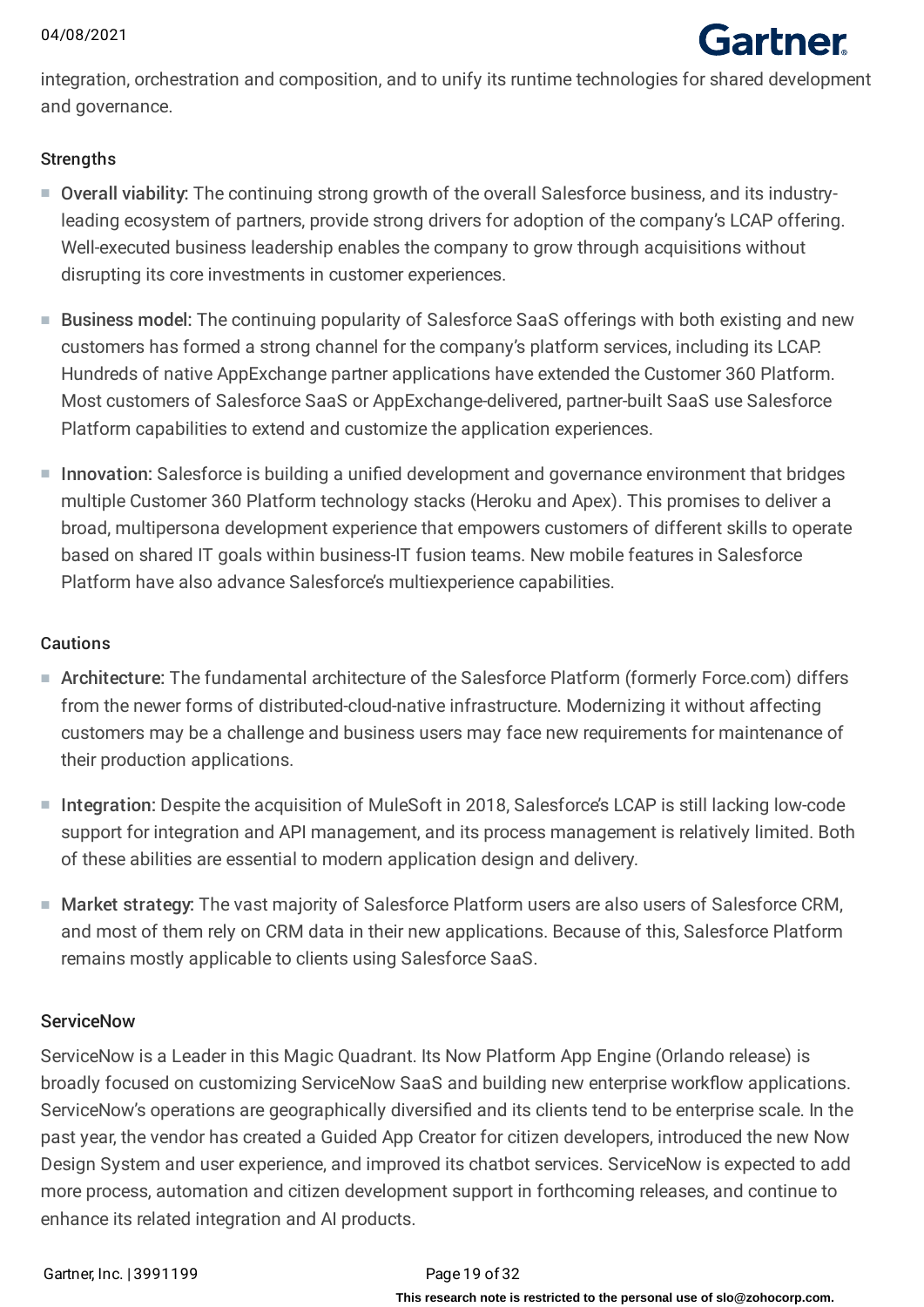# **Gartner**

## **Strengths**

- Overall viability: ServiceNow is a popular SaaS provider whose Now Platform supports both its SaaS and App Engine; the latter is both developed and used by its own developers. ServiceNow's continued strong year-over-year growth (31%) makes it a low-risk selection as an LCAP vendor.
- Innovation: ServiceNow was among the first to deliver an integration platform for LCAP users (IntegrationHub) and provide asset management and real-time monitoring. These are IT service management requirements that have driven wider platform development, but are also useful for other workflow applications. The vendor's future roadmap includes new automation and metrics design abilities that are usually the domain of BPMS and enterprise architecture vendors.
- Platform ecosystem: ServiceNow has encouraged third parties (including IBM) to deliver the ServiceNow applications that now make up nearly one-third of new business for App Engine. As well as the usual common data model abilities, there is an app store supported by 700 software vendors and a component store serving 400,000 registered developers.

## **Cautions**

- Sales execution and pricing: ServiceNow is on its third pricing model in as many years, as it struggles to identify the ideal formula for customer value. Gartner Peer Insights scores for its evaluation and contract negotiation are at the low end of the range for vendors in this Magic Quadrant. App Engine customers need to be wary of some separate, additional costs such as premium connectors for IntegrationHub, but other services like Now Intelligence (AI) are included in the price.
- Marketing strategy: ServiceNow has traditionally marketed itself as a SaaS-first vendor with LCAP as a means of customization or extension of its SaaS offerings, with its LCAP providing more of a SaaS customization service. Its recent platform-first initiative, which highlights Now Platform and the services that run on it, may correct this in future, but a client based entirely on App Engine is still rarely seen by Gartner.
- Process and business logic: While App Engine increasingly competes with iBPMS for business workflows, its Flow Designer has been considered less graphical than many of its competitors. This can make application complexity more difficult to understand, but a new Process Automation Designer from Summer 2020 will improve its usability.

## **TrackVia**

TrackVia is a Niche Player in this Magic Quadrant. Its LCAP product is mainly focused on low-cost, process-driven citizen development. Its operations are mostly in the U.S. and Europe, and its clients tend to be small to midsize companies with less than 1,000 employees targeting B2B applications. TrackVia focuses on simplicity of development and targets replacing Microsoft Excel as a typical use case. Its roadmap includes better support for offline use, UI updates and enhanced workflow support.

## **Strengths**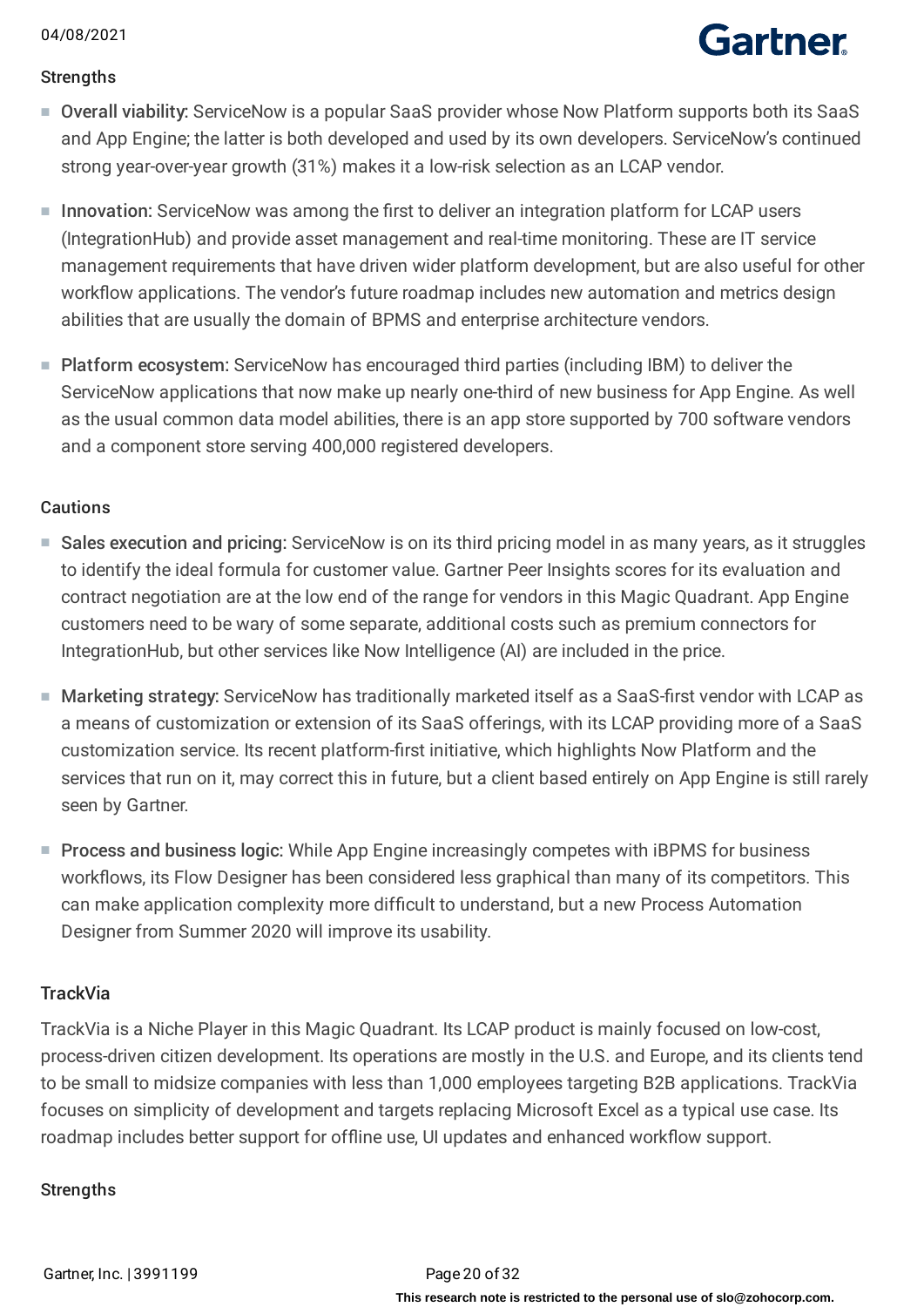# Gartner

- Market understanding: TrackVia is a small vendor that understands the need to focus on key strengths, which in its case means low-code solutions for specific markets and use cases. For TrackVia, this includes a focus on financial services, manufacturing and cannabis production. The latter clearly indicates the company's ability to react to new and niche market conditions and scenarios.
- Application development: TrackVia provides a low-cost platform focusing on ease of development that can deliver sophisticated applications involving web, mobile and business processes. It can provide mobile solutions for field operations and exploits Apache Groovy for extensions.
- No-code application development: TrackVia's focus on simplicity of application development using a low-code, process-centric approach enables it to address citizen, business unit and IT development.

## Cautions

- Overall viability: TrackVia has been acquired by Primus Capital, a private equity company. Its size and growth are at the bottom end of the inclusion criteria for this Magic Quadrant. Customers need to understand that this combination may force TrackVia to change strategy in future, although at this time there is no change.
- End-user experience: TrackVia provides a BPM-type, portal-style user experience for all applications or processes that are allocated to the user. This lack of application independence may be a limitation for some use cases, although TrackVia is planning to improve the UI according to its roadmap.
- Product strategy: TrackVia eschews the need for an app store or template ecosystem, which limits the LCAP platform's ability to evolve to the capacity of TrackVia to deliver improvements internally, and discourages reuse across different teams. While TrackVia is exploring some advanced topics like AIassisted development, it is less advanced in supporting AI functions for data stored on the system or explicitly supporting multiple developer personas.

## Zoho

Zoho is a Visionary in this Magic Quadrant. Primarily a SaaS vendor for SMEs, its LCAP offering — Zoho Creator — is focused on enabling citizen and professional developers to build business applications faster. Its operations are global, and most of its customers are smaller organizations in North America and the EMEA region. Zoho added a process blueprint design capability and data AI services in 2019, and also provides separately a serverless function PaaS for extending Creator applications. The vendor is expecting to add RPA, more collaborative development features, a test automation suite, and AIaugmented application development support.

## **Strengths**

■ Product: Zoho Creator is a mature platform that supports diverse developer personas for multiexperience application development. To empower nontechnical citizen developers, it provides graphical process, data and UI designers. For professional developers, it provides a low-code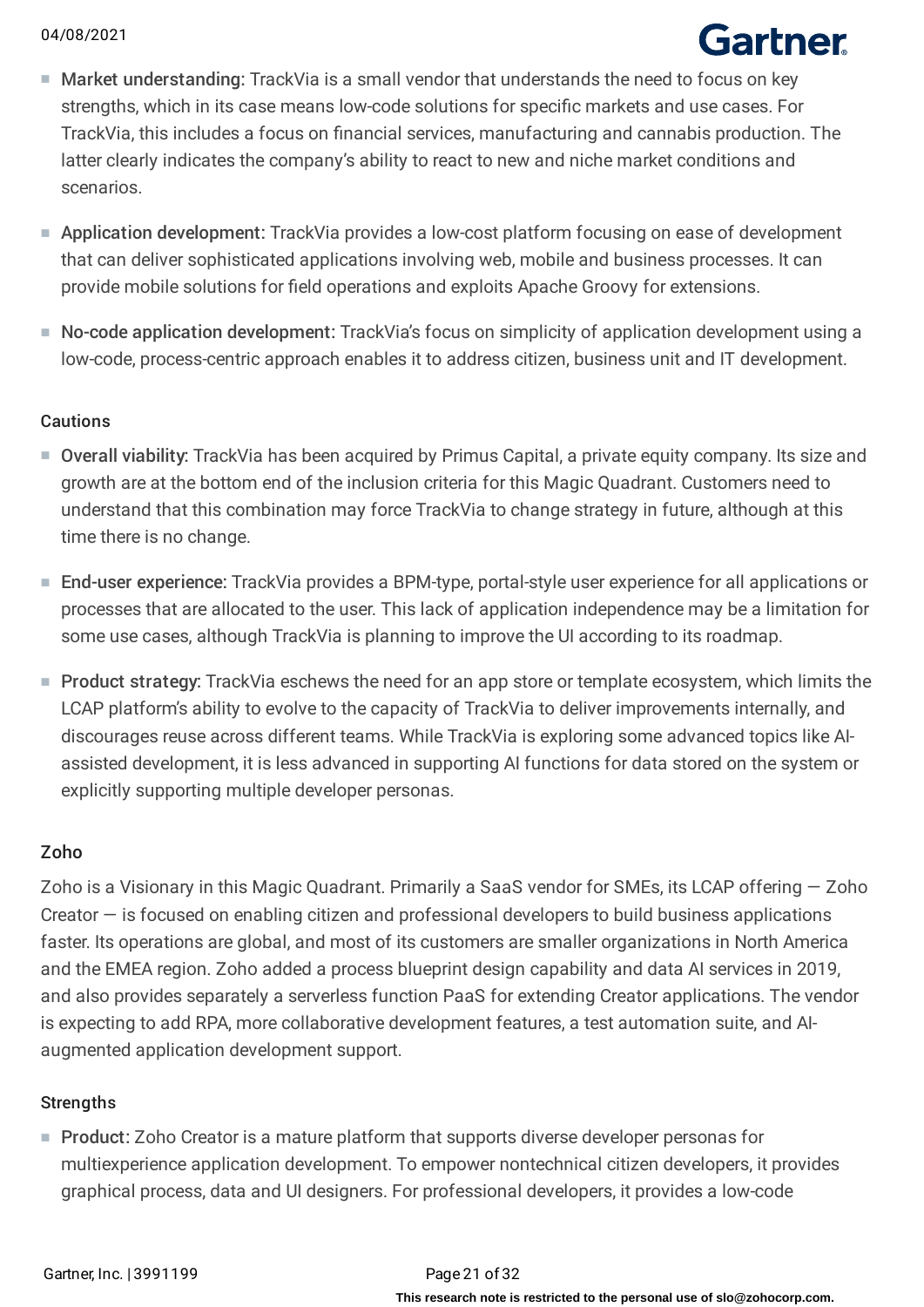# **Gartner**

application development language, Deluge, along with support for Java, JavaScript, XPath and Node.js. Its comprehensive feature set is comparable with the largest LCAP vendors included here.

- Market understanding: Zoho has long acknowledged the need for, and role of, low-code development for its customers, and the need for business applications outside of its SaaS offerings. Zoho provides enterprise-class features such as multiregion and multicloud/on-premises deployments and backups, vertical and horizontal autoscaling, and rich application performance monitoring. It also plans to add the necessary governance abilities to establish developer guardrails to administer fusion teams.
- Innovation: Zoho displays an innovative focus on the LCAP market with its existing AI features, together with serverless functions for pro-code extensions. Its process blueprint is indicative of the merger of business-process-centric and low-code development features. Zoho's roadmap is extensive compared with other vendors in this Magic Quadrant, and addresses automation (including RPA), multiexperience (including augmented and virtual reality), collaboration, testing and governance.

### Cautions

- Business model: Zoho remains entrenched in the smaller enterprise market, despite its enterprise features, and is largely unseen in larger Gartner clients. It supports customers with a relatively small professional services arm for application delivery, and is still in the early stages of attracting large solution provider partners, although it does have many smaller partners.
- Marketing execution: Zoho's marketing reflects its business model and lacks visibility with potential enterprise customers. It has invested in promotional activities including events (Zoholics) and content (Decode), but as yet has struggled to increase its mind share among enterprise customers for LCAP.
- Process and business logic: While Zoho Creator provides visual process and decision models, it does not support the relevant enterprise standards such as BPMN that would allow collaboration with other enterprise tooling. However, it plans to add more BPMN-based elements and practices to the platform in future, and supports business logic in serverless functions.

## Vendors Added and Dropped

We review and adjust our inclusion criteria for Magic Quadrants as markets change. As a result of these adjustments, the mix of vendors in any Magic Quadrant may change over time. A vendor's appearance in a Magic Quadrant one year and not the next does not necessarily indicate that we have changed our opinion of that vendor. It may be a reflection of a change in the market and, therefore, changed evaluation criteria, or of a change of focus by that vendor.

## Added

- AuraQuantic: A vendor from the iBPMS market that satisfies our criteria for LCAP.
- Newgen: A vendor from the iBPMS and CMS market that satisfies our criteria for LCAP.

### Dropped

Gartner, Inc. 13991199 Page 22 of 32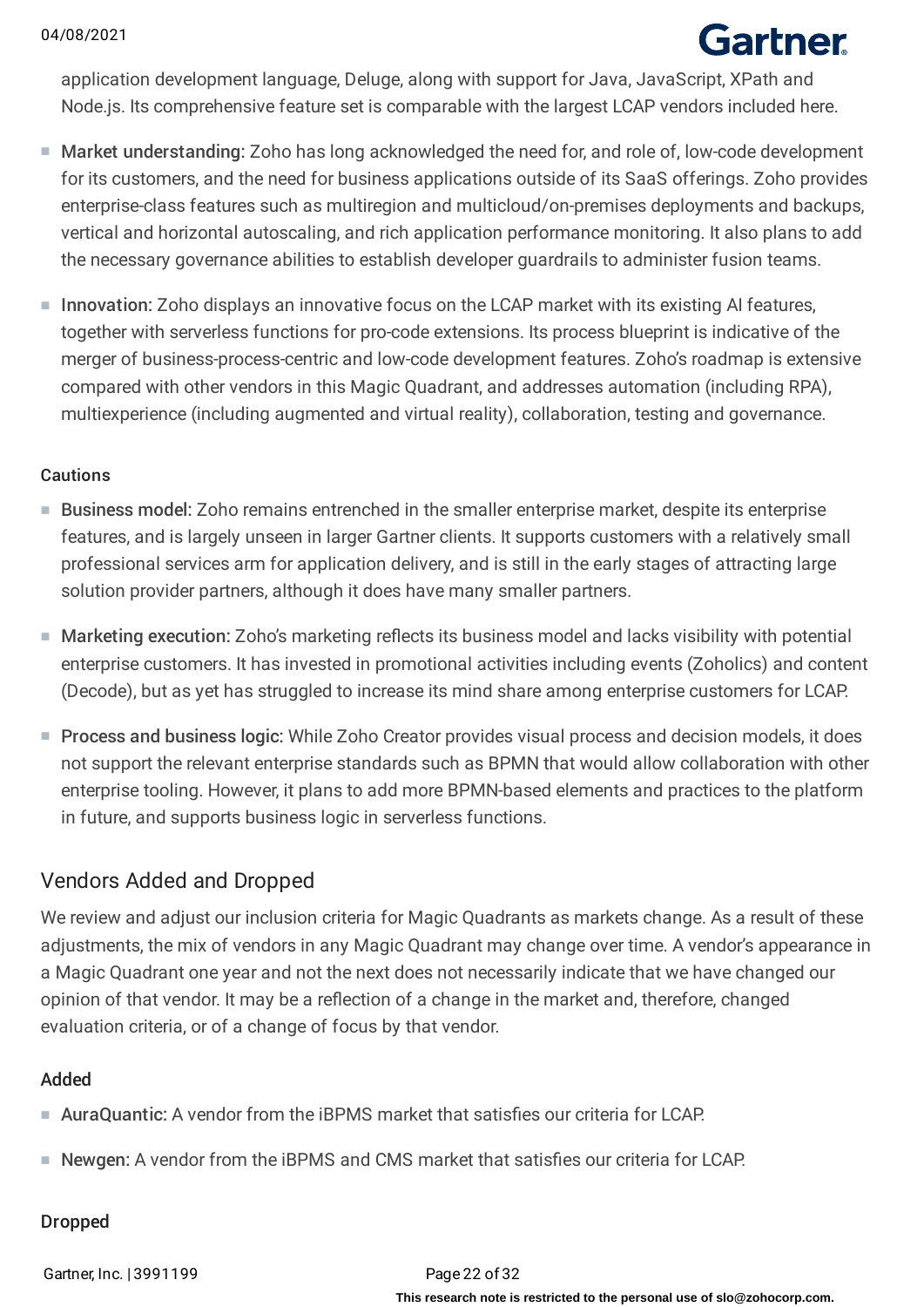- Gartner
- K2: This vendor is focusing instead on the case management market.
- Kony: This vendor was acquired and is focusing now on the multiexperience development platform (MXDP) market.

## Inclusion and Exclusion Criteria

To qualify for inclusion, each vendor must:

- 1. Demonstrate a go-to-market strategy with specific pricing for its low-code application platform (LCAP) for cross-industry application development, and not specific vertical markets and not included in some other capability or wider market.
- 2. Provide application platform capabilities that:
	- Include tools to develop, version, test, deploy, execute, administer, monitor and manage the applications and their relevant artifacts.
	- Support the design of data schema and application logic.
	- Embed data storage and user interface (UI) features without relying on additional procured services (i.e., includes a database).
	- Enable the invocation of external third-party services via APIs and/or event topics.
	- Support some automation of platform patching and versioning.
- 3. Provide rapid application development. Each vendor must:
	- Provide a low-code or no-code approach to development of UIs, business logic and data definitions.
	- Support development and deployment of applications by developers in both central IT and line of business.
	- Include single-step deployment.
	- Include an application component repository for sharing components, integrations or applications.
- 4. Be enterprise-grade and aimed at enterprise-class projects through the platform providing:
	- High availability and disaster recovery.
	- Secure access to applications.
	- Technical support to customers.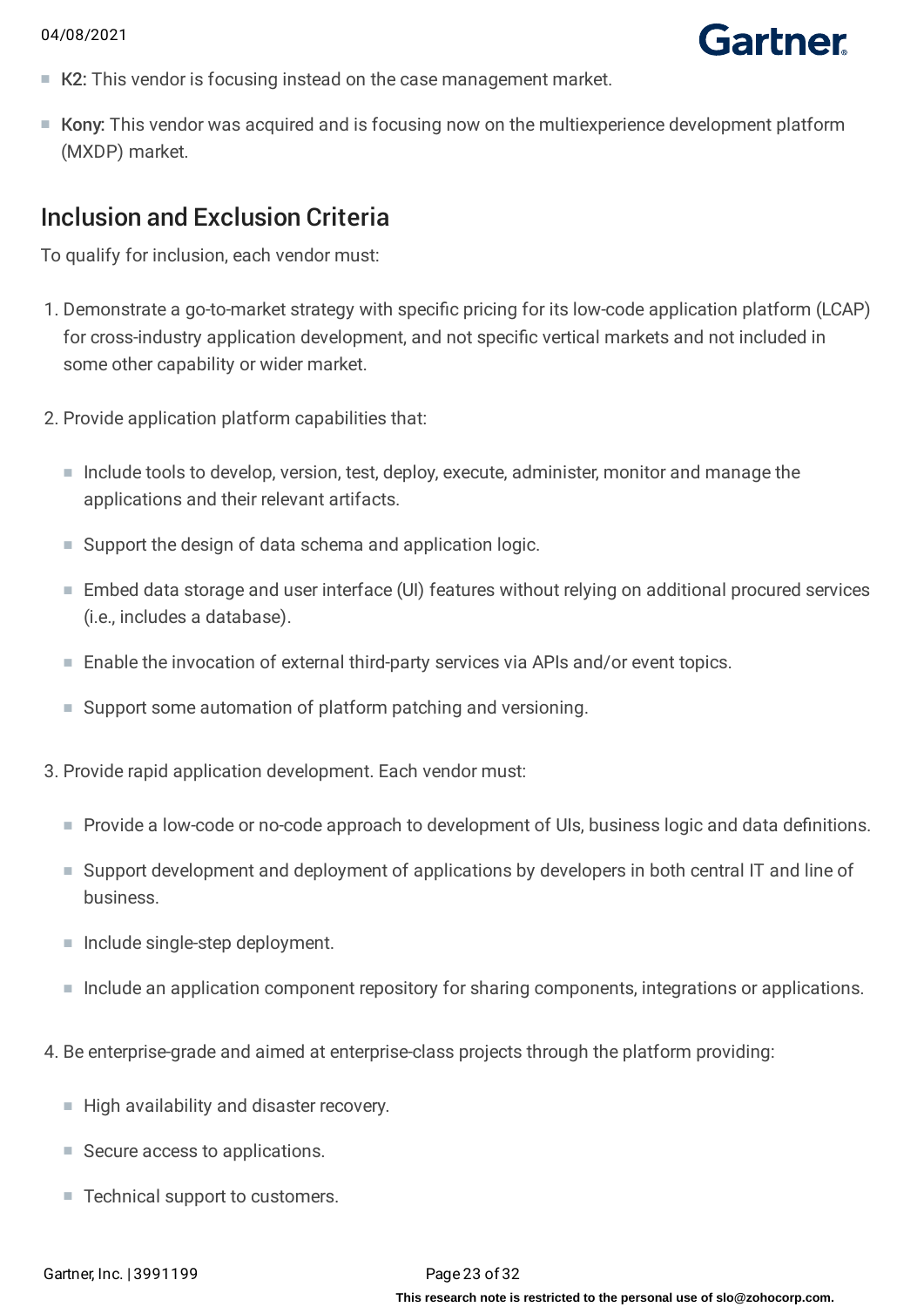■ Third-party application access to application logic and/or data, via APIs and/or event topics.

Gartner

In addition to the above market and technical criteria, each participating vendor must adhere to the following business criteria:

- Growth: The vendor must have 20% year-over-year growth in revenue for the previous year for LCAP licenses and subscriptions, excluding professional services or other related product offerings, in the last year ending 31 March 2020.
- Revenue: The vendor must have revenue of at least \$12 million for LCAP licenses and subscriptions in the last year ending 31 March 2020.
- Customer base: The vendor must have at least 400 paying customer organizations for its LCAP offering, excluding other related product offerings, as of 31 March 2020.
- International support: The vendor must have added at least 20 new, paying and named enterprise customer organizations for its LCAP in 2019, with at least 10 each within two of the following geographies: North America, South America, Europe, Middle East and Africa, and Asia/Pacific.

We also excluded vendors that did not meet our market requirements exactly, using the following criteria:

- Require a specific, licensed, third-party component or product that is *not* already OEM'ed into their  $platform(s)$  – that is, branded, sold and supported directly by vendor.
- Only sell their platform(s) with, and for the use of, their professional services and consultants.
- Assume the purchase and/or installation of other unrelated products or platforms offered by the same vendor (e.g., a CRM application or content management system).
- Did not market an offering in 2019 that was described as an application development offering (e.g., a SaaS vendor that provided an LCAP as part of its SaaS license only).
- $\blacksquare$  Do not offer a commercially supported enterprise offering  $-$  that is, only offer the platform(s) as open-source software.

## Evaluation Criteria

## Ability to Execute

Gartner views Ability to Execute as primarily concerned with product capabilities and sales execution and pricing. Due to COVID-19 in 2020, we dropped the customer reference survey from our process and thereby reduced the scoring of customer experience.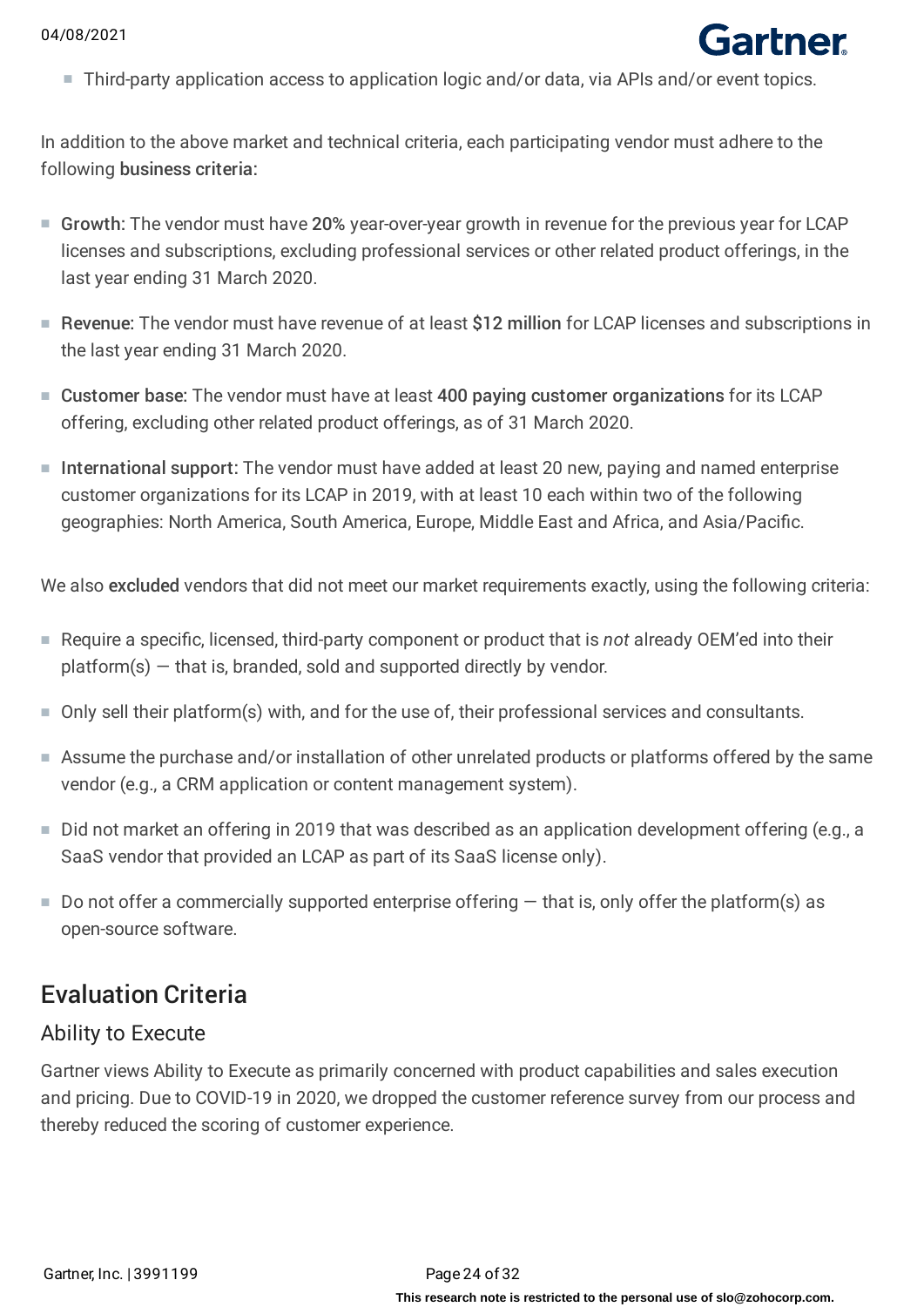

## Table 1: Ability to Execute Evaluation Criteria

| Evaluation Criteria $\downarrow$ | Weighting $\downarrow$ |
|----------------------------------|------------------------|
| <b>Product or Service</b>        | High                   |
| <b>Overall Viability</b>         | Medium                 |
| <b>Sales Execution/Pricing</b>   | High                   |
| Market Responsiveness/Record     | Medium                 |
| <b>Marketing Execution</b>       | Medium                 |
| <b>Customer Experience</b>       | Low                    |
| Operations                       | Low                    |

Source: Gartner (September 2020)

## Completeness of Vision

Gartner rates Completeness of Vision as primarily product strategy, innovation and marketing strategy. These are deemed the main drivers for future success.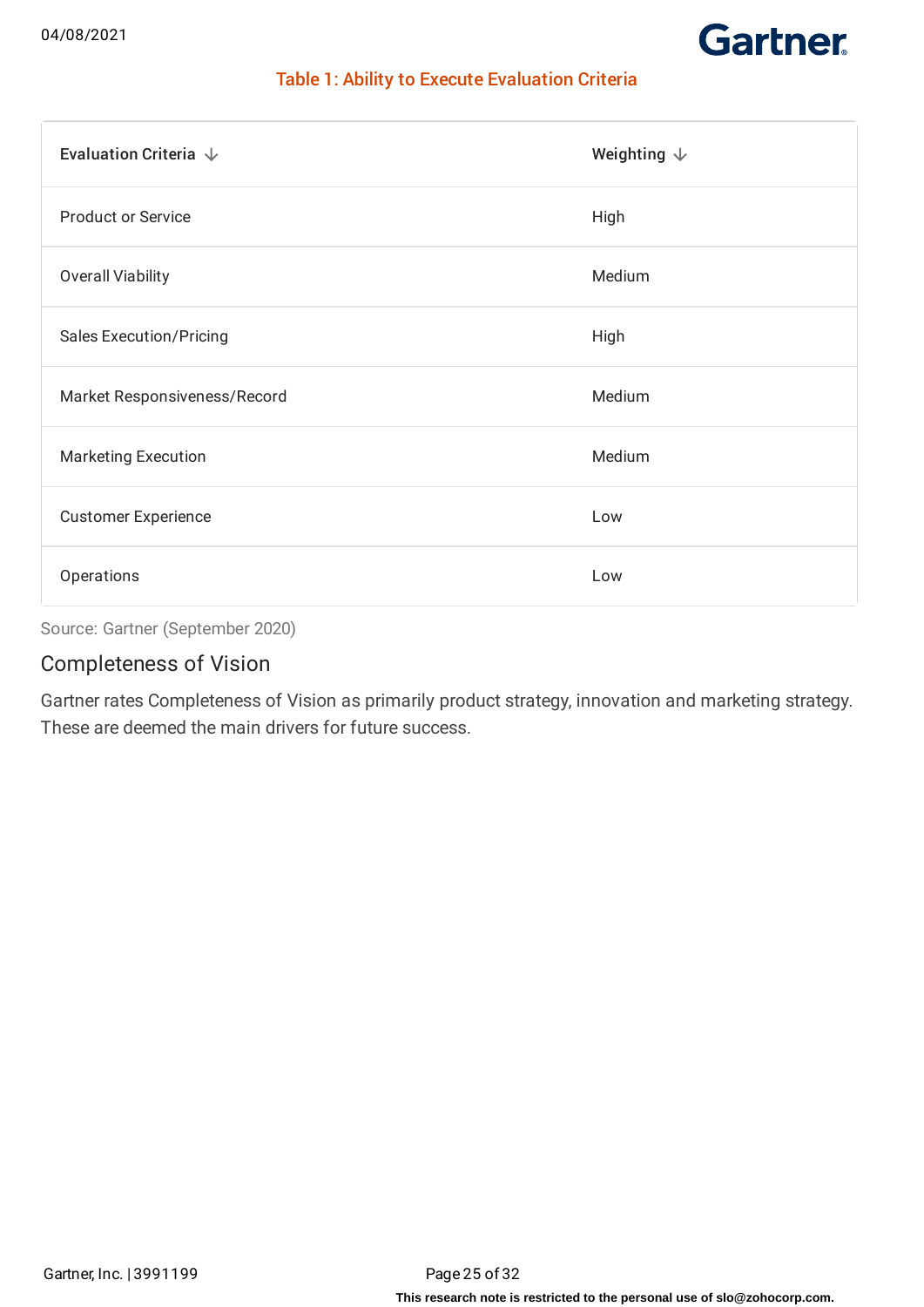

## Table 2: Completeness of Vision Evaluation Criteria

| Evaluation Criteria $\downarrow$ | Weighting $\downarrow$ |
|----------------------------------|------------------------|
| <b>Market Understanding</b>      | Medium                 |
| <b>Marketing Strategy</b>        | High                   |
| <b>Sales Strategy</b>            | Medium                 |
| Offering (Product) Strategy      | High                   |
| <b>Business Model</b>            | Low                    |
| Vertical/Industry Strategy       | Low                    |
| Innovation                       | High                   |
| <b>Geographic Strategy</b>       | Low                    |

Source: Gartner (September 2020)

## Quadrant Descriptions

### Leaders

LCAP Leaders are those that are demonstrating both execution (technically good product matched to good sales performance) and vision (both product innovation and commensurate marketing strategy). LCAP Leaders include major cloud SaaS providers (Microsoft, Salesforce, ServiceNow), specialist lowcode providers (Mendix, OutSystems) and a hybrid process automation and low-code application vendor (Appian). These vendors have strong multifunction capabilities including application process, business logic and user experience, and moderate to strong ecosystems.

### **Challengers**

LCAP Challengers are those that demonstrate strength in execution but only moderate or less vision. The single LCAP Challenger this year is Oracle with its Application Express (APEX) solution, which is widely used and technically competent, but Oracle's vision does not match that of the Leaders or Visionaries in this Magic Quadrant. However, with continued extensions to their vision, Challengers could become Leaders in the future.

## Visionaries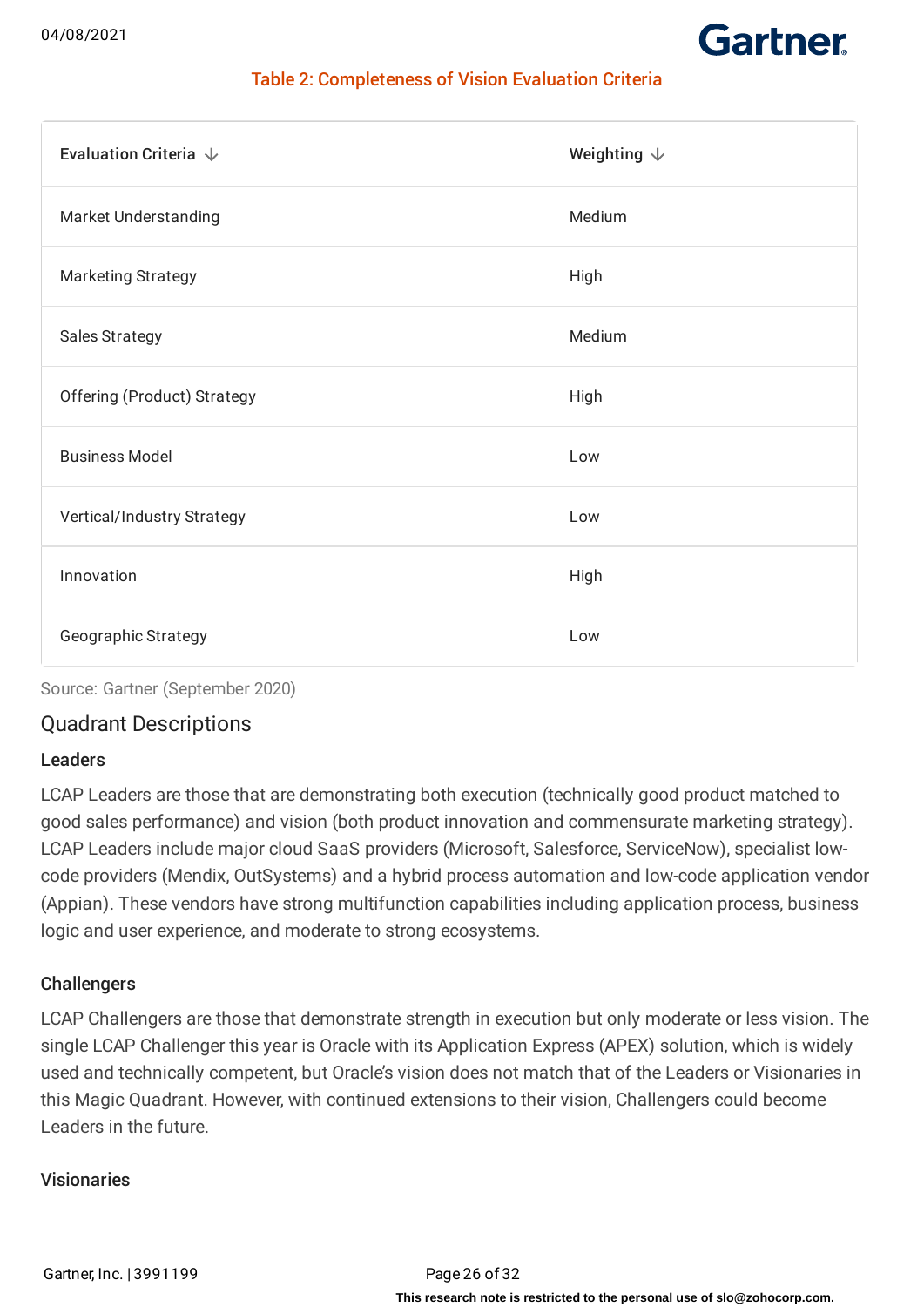# Gartner

Visionaries in LCAP are those that demonstrate strengths in vision, but only moderate or less enterprise execution. LCAP Visionaries include SaaS providers (Oracle Visual Builder, Zoho), a citizen development vendor (Betty Blocks), and a hybrid process automation and low-code application vendor (Pega). These vendors display various approaches to innovation, but do not meet the same execution standards as the Leaders in terms of business levels or business models.

## Niche Players

LCAP Niche Players have insufficient vision to be Visionaries, and insufficient execution to be Challengers. They include various and overlapping submarkets: hybrid process automation and lowcode application vendors (AgilePoint, AuraQuantic, Creatio, Newgen, TrackVia), citizen development (Kintone, QuickBase), and field operations support (ProntoForms). While niche in the context of this Magic Quadrant, these vendors may be good choices for specific scenarios, domains and ecosystems, and in particular their pricing models are likely to be more relevant to a wider audience.

## Context

This Magic Quadrant covers the top 18 vendors and 19 products in the LCAP market. Low-code application platforms cover a wide range of vendors including those that are:

- SaaS-centric vendors, delivering LCAP for SaaS customizations, extensions and net new applications.
- IT-centric, rapid application development LCAP vendors, providing productivity to IT development teams and replacing or supplementing pro-code environments such as native Java EE, .NET or cloudnative platforms.
- LCAP providers for business unit application development, typically focusing on business processes and often using technologies that have evolved from BPMS or iBPMS.
- Citizen IT or development vendors, targeting simpler workflows and data sharing applications, but increasingly overlapping in capabilities with the other LCAP types with a larger emphasis on nocode/configuration mechanisms.

Gartner clients choose LCAP for their increased productivity, and the ability to deliver applications quickly with reduced team sizes including fusion teams using agile methodologies.

Use cases are typically as follows:

- Citizen development: Building line-of-business, web-based, data-oriented applications by business citizen developers using no-code development from one day to two weeks. Targets B2E scenarios.
- Business unit IT application: Building new enterprise applications involving web, mobile, data, business logic and external services including SaaS services, within eight weeks. Targets B2B and B2E scenarios.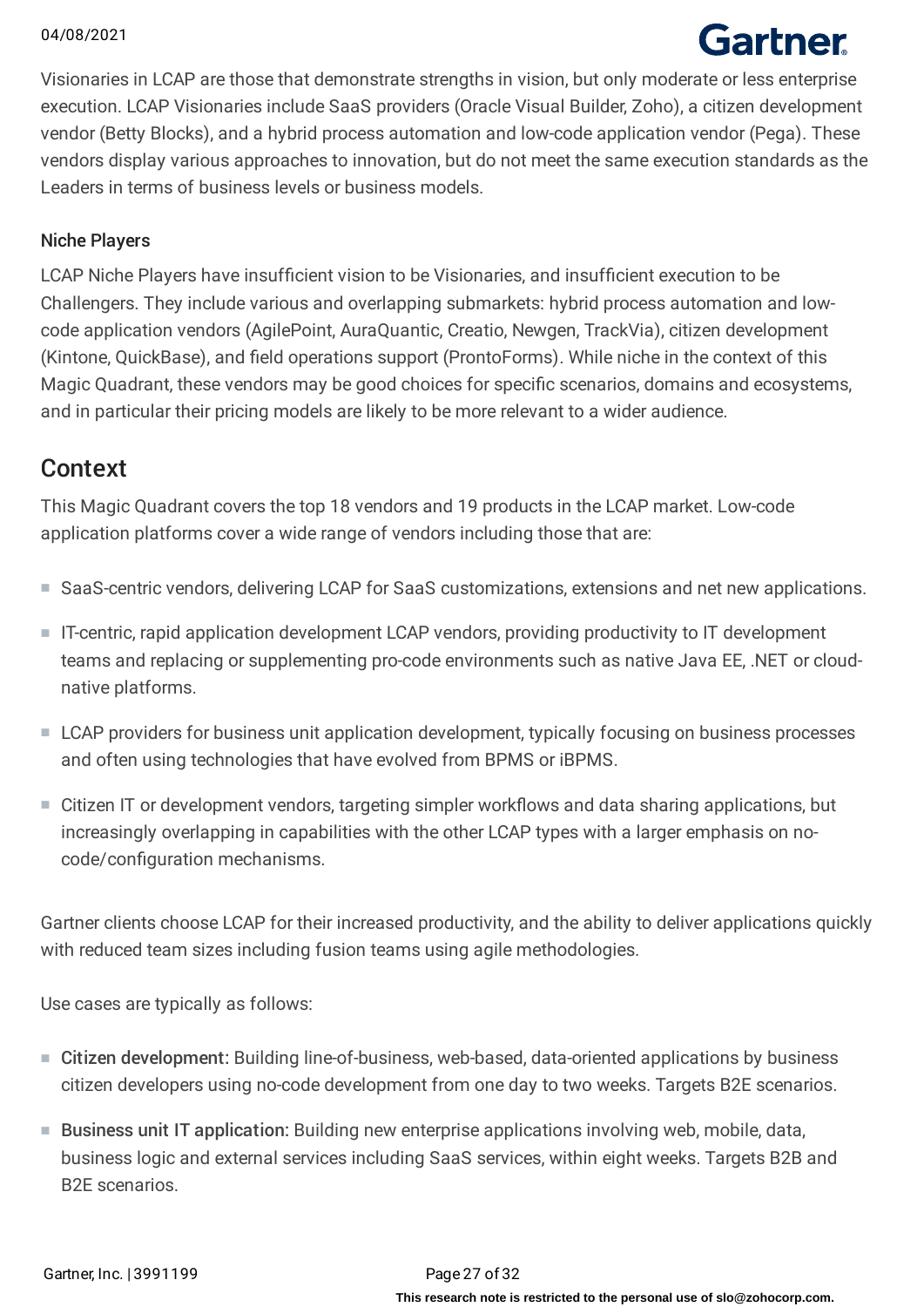# Gartner

- Enterprise IT business process application: Automate long-running, changeable and complex business processes, workflows and case management involving sophisticated business logic, external services and multiple end-user roles. Targets B2E scenarios.
- Fusion team-developed composite application: Assemble application experiences from a portfolio of multisourced building blocks such as packaged business capabilities, SaaS, API products in marketplaces, existing data sources, event channels, cloud services and custom local services. These are custom application experiences for specific end-user roles and individuals.
- Independent software vendor (ISV) mobile and web application for SaaS: Build SaaS and ISV applications involving rich user experience on web and mobile, including end-user management and billing. Targets B2B and B2C scenarios.

## Market Overview

The market for low-code application platforms (LCAPs) continues to grow with a high level of interest from Gartner clients in "low code" for both application development and other application-related uses such as integration and AI services.

Large SaaS vendors such as Salesforce and Microsoft dominate the market, with their SaaS competitors introducing new LCAP entries, such as ServiceNow competitor Cherwell introducing an LCAP offering, or Salesforce competitor Xiaoshouyi promoting its LCAP called IngageApp PaaS.

The overlap with the business process automation vendors continues to grow, reflected in AuraQuantic and Newgen being added to the LCAP Magic Quadrant vendor list for 2020. Some other vendors have specialized away from the general LCAP market, such as K2 moving to case management automation, and Temenos acquiring Kony and refocusing on the MXDP market.

Of the major vendors in the application infrastructure and middleware services (AIMS) market, Salesforce has achieved No. 2 status in revenue based primarily on its Salesforce Platform LCAP, behind only IBM. Salesforce represents a large proportion of LCAP market revenue. Oracle's No. 3 status in AIMS is supported by its two independent LCAP offerings that are given separate attention for this edition of the Magic Quadrant. At No. 4 is AWS, which recently introduced a beta version of its LCAP offering, Amazon Honeycode. Microsoft at No. 5 has Power Apps as its LCAP — a prime component of its Power Platform strategy. SAP and IBM both offer Mendix on their marketplaces. Meanwhile, the perils of lowcode lock-in were demonstrated by Google cancelling its App Maker product and acquiring the wholly separate and incompatible AppSheet instead.

## Acronym Key and Glossary Terms

| 2FA | two-factor authentication  |
|-----|----------------------------|
| 3GL | third generation language  |
| 4GL | fourth generation language |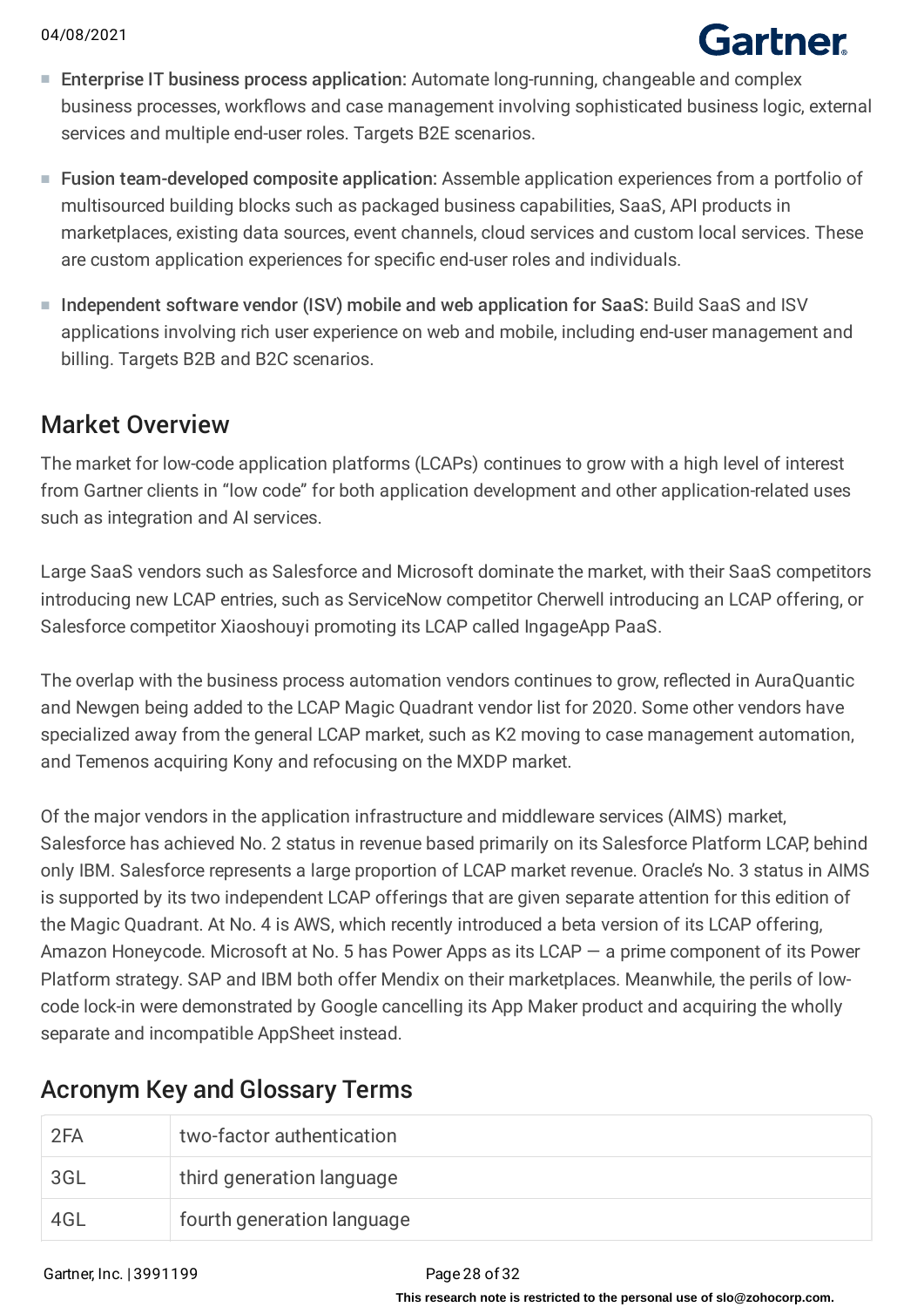$\begin{array}{c} \hline \end{array}$ 

# **Gartner**

| <b>AD</b>        | <b>Active Directory</b>                             |
|------------------|-----------------------------------------------------|
| AI               | artificial intelligent                              |
| B <sub>2</sub> B | business to business                                |
| B <sub>2</sub> C | business to consumer                                |
| B <sub>2</sub> E | business to employee                                |
| <b>BPM</b>       | business process management                         |
| <b>BPMN</b>      | <b>Business Process Model and Notation</b>          |
| CI/CD            | continuous integration/continuous delivery          |
| <b>CRM</b>       | customer relationship management                    |
| <b>DMN</b>       | <b>Decision Model and Notation</b>                  |
| <b>HIPAA</b>     | Health Insurance Portability and Accountability Act |
| laaS             | infrastructure as a service                         |
| <b>IDE</b>       | integrated development environment                  |
| $I \circ T$      | Internet of Things                                  |
| <b>iPaaS</b>     | integration platform as a service                   |
| <b>ISV</b>       | independent software vendor                         |
| <b>ITSM</b>      | IT service management                               |
| <b>IVR</b>       | interactive voice response                          |
| <b>JEE</b>       | Java Enterprise Edition                             |
| <b>LCAP</b>      | low-code application platform                       |
| <b>LDAP</b>      | <b>Lightweight Directory Access Protocol</b>        |
| <b>MDM</b>       | master data management                              |
| <b>MQTT</b>      | <b>Message Queuing Telemetry Transport</b>          |
| <b>MXDP</b>      | multiexperience development platform                |
| ODBC             | <b>Open Database Connectivity</b>                   |
| <b>RDBMS</b>     | relational database management system               |
| <b>RPA</b>       | robotic process automation                          |
| <b>SaaS</b>      | software as a service                               |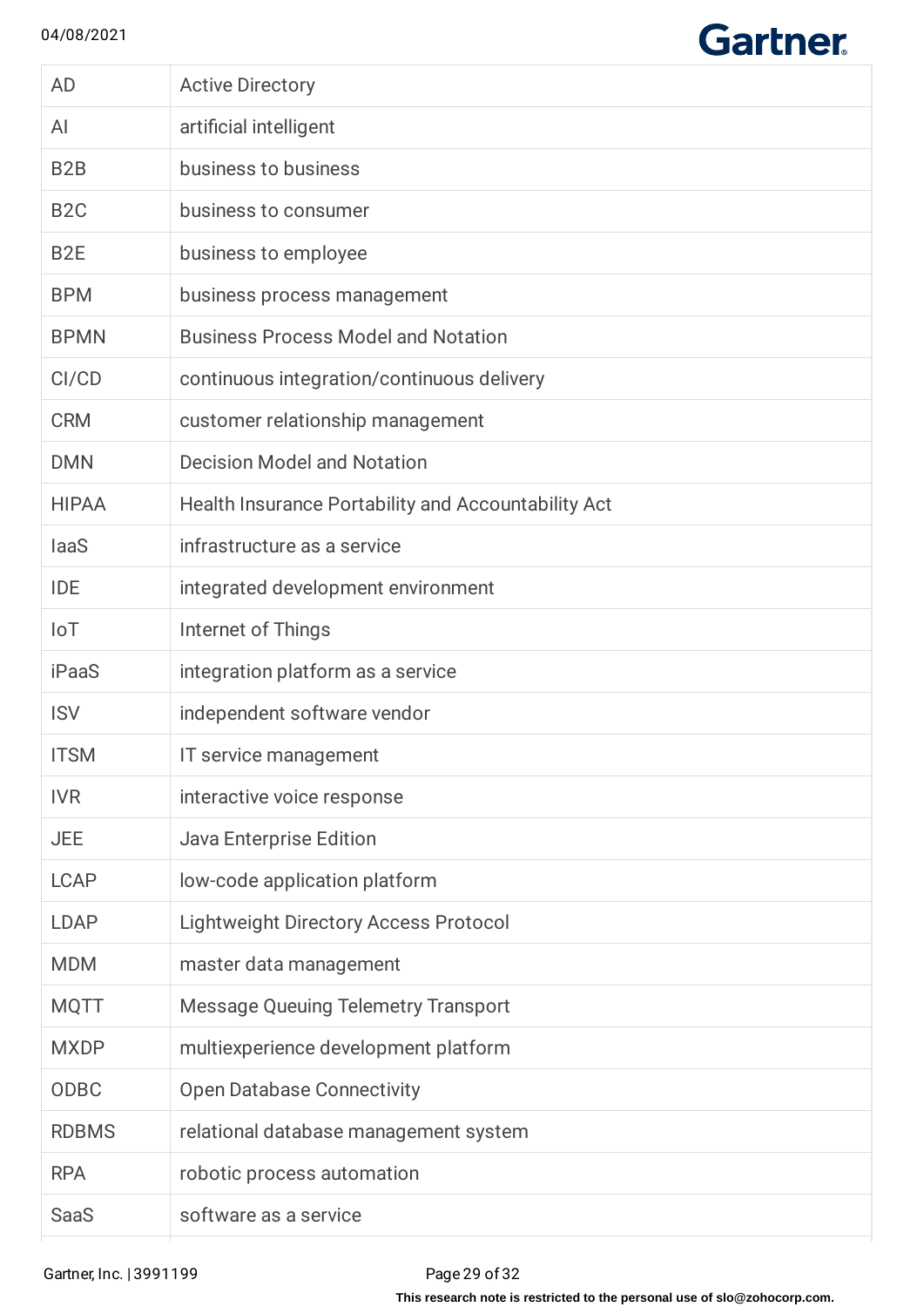| <b>SAML</b> | <b>Security Assertion Markup Language</b> |
|-------------|-------------------------------------------|
| <b>SDLC</b> | software development life cycle           |
| <b>SLA</b>  | service-level agreement                   |
| <b>SMB</b>  | small and midsize business                |
| <b>SOA</b>  | service-oriented architecture             |
| <b>SSO</b>  | single sign-on                            |
| <b>TOTP</b> | time-based one-time password              |
| UI          | user interface                            |
| <b>UX</b>   | user experience                           |

**Gartner** 

## **Evidence**

Gartner used evidence collected through vendor surveys, questionnaires, vendor interviews, vendor demonstrations, and sentiment analysis through the Gartner Secondary Research team.

## Evaluation Criteria Definitions

## Ability to Execute

Product/Service: Core goods and services offered by the vendor for the defined market. This includes current product/service capabilities, quality, feature sets, skills and so on, whether offered natively or through OEM agreements/partnerships as defined in the market definition and detailed in the subcriteria.

Overall Viability: Viability includes an assessment of the overall organization's financial health, the financial and practical success of the business unit, and the likelihood that the individual business unit will continue investing in the product, will continue offering the product and will advance the state of the art within the organization's portfolio of products.

Sales Execution/Pricing: The vendor's capabilities in all presales activities and the structure that supports them. This includes deal management, pricing and negotiation, presales support, and the overall effectiveness of the sales channel.

Market Responsiveness/Record: Ability to respond, change direction, be flexible and achieve competitive success as opportunities develop, competitors act, customer needs evolve and market dynamics change. This criterion also considers the vendor's history of responsiveness.

Marketing Execution: The clarity, quality, creativity and efficacy of programs designed to deliver the organization's message to influence the market, promote the brand and business, increase awareness of the products, and establish a positive identification with the product/brand and organization in the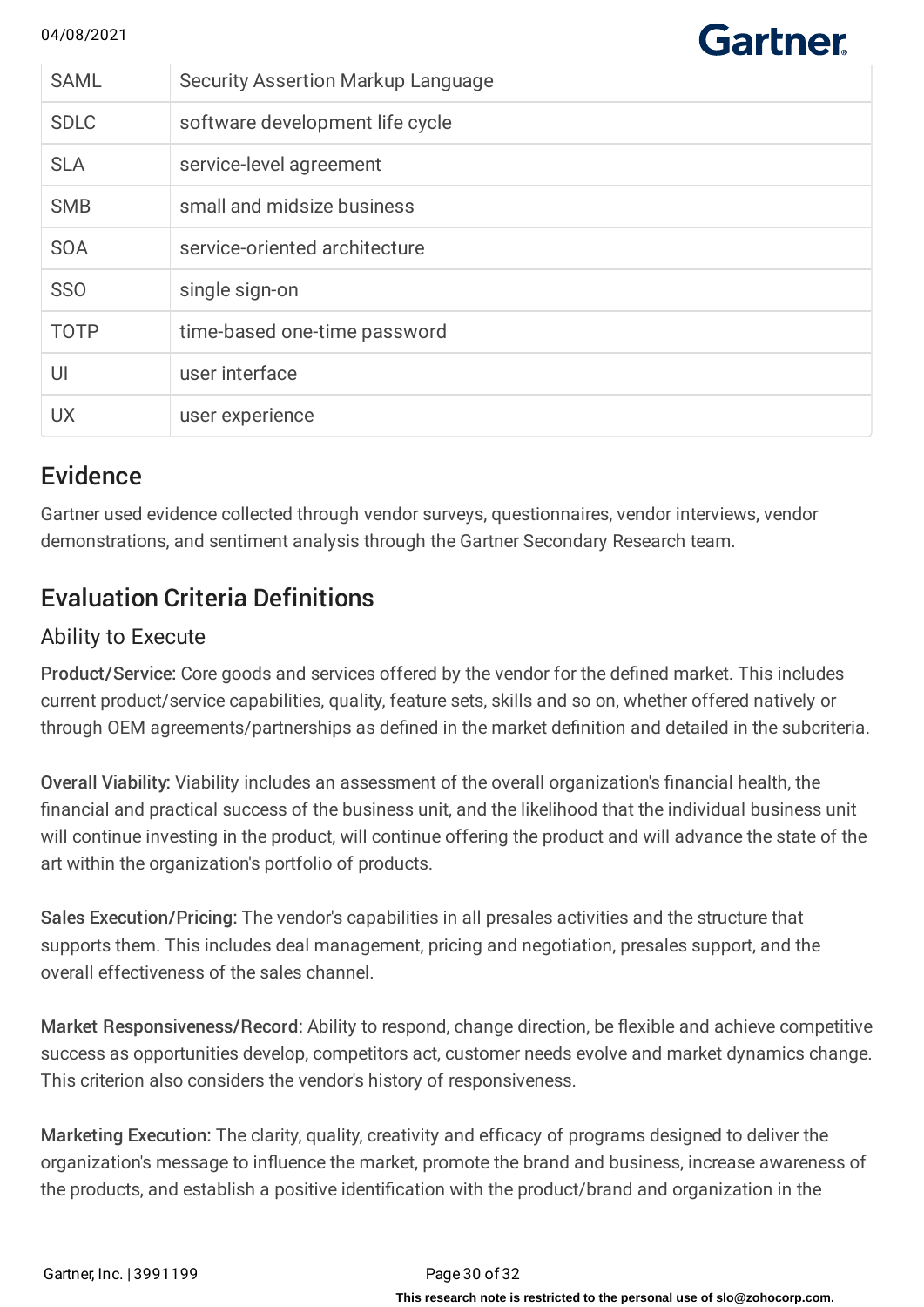# Gartner

minds of buyers. This "mind share" can be driven by a combination of publicity, promotional initiatives, thought leadership, word of mouth and sales activities.

Customer Experience: Relationships, products and services/programs that enable clients to be successful with the products evaluated. Specifically, this includes the ways customers receive technical support or account support. This can also include ancillary tools, customer support programs (and the quality thereof), availability of user groups, service-level agreements and so on.

Operations: The ability of the organization to meet its goals and commitments. Factors include the quality of the organizational structure, including skills, experiences, programs, systems and other vehicles that enable the organization to operate effectively and efficiently on an ongoing basis.

## Completeness of Vision

Market Understanding: Ability of the vendor to understand buyers' wants and needs and to translate those into products and services. Vendors that show the highest degree of vision listen to and understand buyers' wants and needs, and can shape or enhance those with their added vision.

Marketing Strategy: A clear, differentiated set of messages consistently communicated throughout the organization and externalized through the website, advertising, customer programs and positioning statements.

Sales Strategy: The strategy for selling products that uses the appropriate network of direct and indirect sales, marketing, service, and communication affiliates that extend the scope and depth of market reach, skills, expertise, technologies, services and the customer base.

Offering (Product) Strategy: The vendor's approach to product development and delivery that emphasizes differentiation, functionality, methodology and feature sets as they map to current and future requirements.

Business Model: The soundness and logic of the vendor's underlying business proposition.

Vertical/Industry Strategy: The vendor's strategy to direct resources, skills and offerings to meet the specific needs of individual market segments, including vertical markets.

Innovation: Direct, related, complementary and synergistic layouts of resources, expertise or capital for investment, consolidation, defensive or pre-emptive purposes.

Geographic Strategy: The vendor's strategy to direct resources, skills and offerings to meet the specific needs of geographies outside the "home" or native geography, either directly or through partners, channels and subsidiaries as appropriate for that geography and market.

## Document Revision History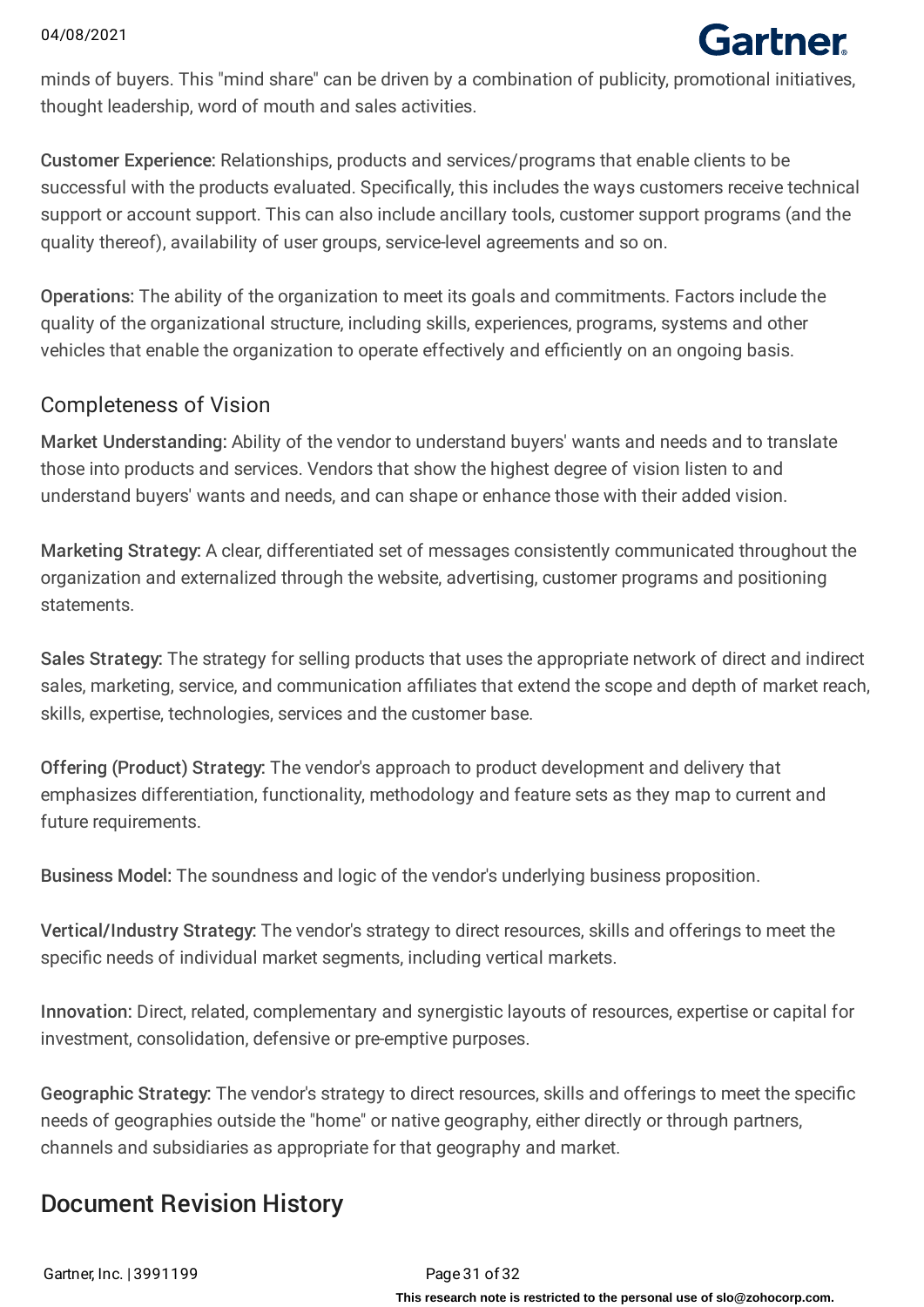## **Gartner**

Magic Quadrant for Enterprise Low-Code Application Platforms - 8 August 2019 Magic Quadrant for Enterprise High-Productivity Application Platform as a Service - 26 April 2018 Magic Quadrant for Enterprise High-Productivity Application Platform as a Service - 27 April 2017

## Recommended by the Authors

How Markets and Vendors Are Evaluated in Gartner Magic [Quadrants](https://www.gartner.com/document/3956304?ref=authbottomrec&refval=) Critical [Capabilities](https://www.gartner.com/document/3991223?ref=authbottomrec&refval=) for Enterprise Low-Code Application Platforms Low-Code Development [Technologies](https://www.gartner.com/document/3902331?ref=authbottomrec&refval=) Evaluation Guide Magic Quadrant for [Multiexperience](https://www.gartner.com/document/3987201?ref=authbottomrec&refval=) Development Platforms Magic Quadrant for Intelligent Business Process [Management](https://www.gartner.com/document/3899484?ref=authbottomrec&refval=) Suites Top 10 Trends in PaaS and Platform [Innovation,](https://www.gartner.com/document/3981665?ref=authbottomrec&refval=) 2020 Hype Cycle for Application and Integration [Infrastructure,](https://www.gartner.com/document/3988227?ref=authbottomrec&refval=) 2020 Hype Cycle for Application Architecture and [Development,](https://www.gartner.com/document/3988288?ref=authbottomrec&refval=) 2020 Hype Cycle for [Platform](https://www.gartner.com/document/3989064?ref=authbottomrec&refval=) as a Service, 2020 Technology [Attractiveness](https://www.gartner.com/document/3989594?ref=authbottomrec&refval=) Index for Process Automation Solution [Comparison](https://www.gartner.com/document/3987426?ref=authbottomrec&refval=) for Low-Code Application Platforms Market Share Analysis: Application [Infrastructure](https://www.gartner.com/document/3986037?ref=authbottomrec&refval=) and Middleware Software, Worldwide, 2019

© 2021 Gartner, Inc. and/or its affiliates. All rights reserved. Gartner is a registered trademark of Gartner, Inc. and its affiliates. This publication may not be reproduced or distributed in any form without Gartner's prior written permission. It consists of the opinions of Gartner's research organization, which should not be construed as statements of fact. While the information contained in this publication has been obtained from sources believed to be reliable, Gartner disclaims all warranties as to the accuracy, completeness or adequacy of such information. Although Gartner research may address legal and financial issues, Gartner does not provide legal or investment advice and its research should not be construed or used as such. Your access and use of this publication are governed by [Gartner's](https://www.gartner.com/technology/about/policies/usage_policy.jsp) Usage Policy. Gartner prides itself on its reputation for independence and objectivity. Its research is produced independently by its research organization without input or influence from any third party. For further information, see "Guiding Principles on [Independence](https://www.gartner.com/technology/about/ombudsman/omb_guide2.jsp) and Objectivity."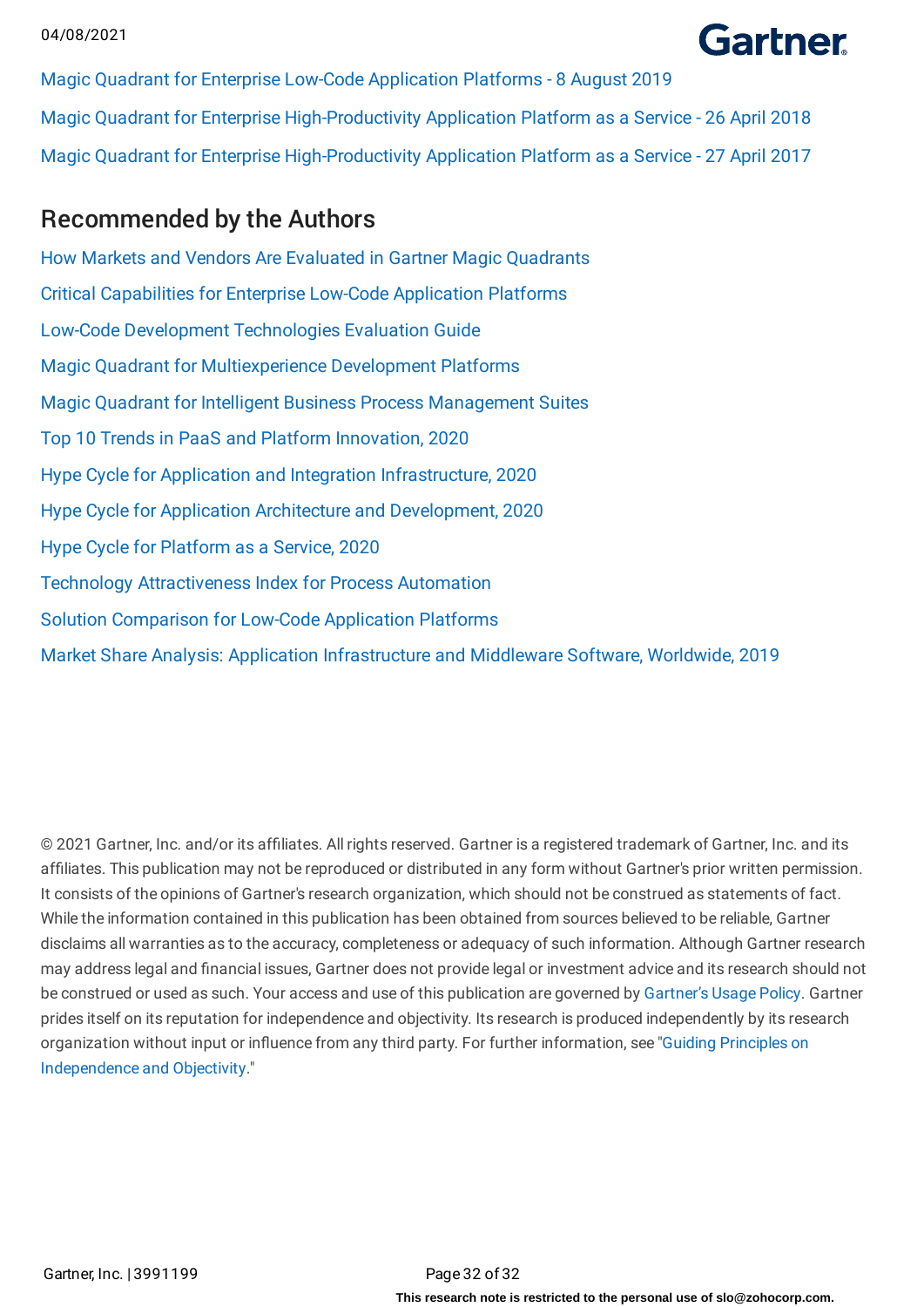## **Gartner**

## Table 1: Ability to Execute Evaluation Criteria

| Evaluation Criteria $\downarrow$ | Weighting $\downarrow$ |
|----------------------------------|------------------------|
| <b>Product or Service</b>        | High                   |
| <b>Overall Viability</b>         | Medium                 |
| <b>Sales Execution/Pricing</b>   | High                   |
| Market Responsiveness/Record     | Medium                 |
| <b>Marketing Execution</b>       | Medium                 |
| <b>Customer Experience</b>       | Low                    |
| Operations                       | Low                    |

Source: Gartner (September 2020)